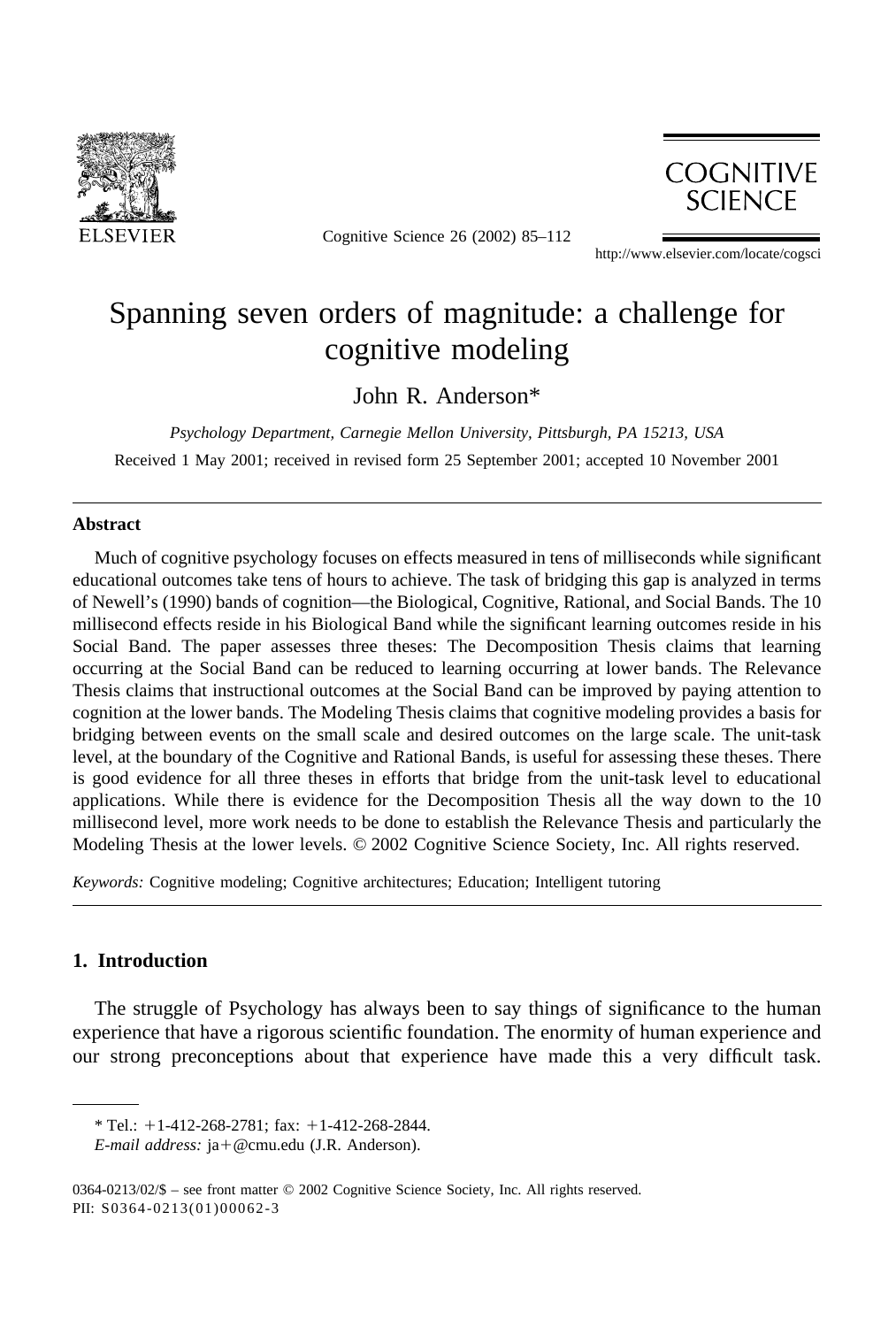Nonetheless, among the things we want a science of cognition to address are education, training, and behavioral change. How can we arrange for experiences to make ourselves, our children, or others more capable people? Certainly, the modern, rapidly changing, technological society has increased the need to acquire new competences. This paper is concerned with the issue of how a science of cognition can address both the learning of formal, academic competences like high-school mathematics and the learning of practical, cognitive competences like air-traffic control.

The goal of effective education illustrates the dilemma of grounding significance in rigorous science. Significant changes in human potential take at least 100 hours to achieve, approximately the time investment required for a semester course. Cognitive psychologists are often concerned with effects as small as ten milliseconds. Ten milliseconds and 100 hours are seven (actually 7.556) orders of magnitude apart. This paper will argue for the **Decomposition Thesis** that the learning which takes place over a 100 hours can be decomposed into learning events involving small units of knowledge and occupying brief periods of cognition. Some might view the Decomposition Thesis as obviously true but there are others (Shepard, 1991) who regard it as obviously false. An alternative hypothesis is that, rather than gradual changes in small units of knowledge, learning depends on abrupt conceptual reorganizations of knowledge. In different theories such conceptual reorganizations can vary in their form from shifts of problem-solving strategy to moments of insight when large bodies of knowledge become transformed. Siegler (1996) has referred to this latter viewpoint as the theory of the "immaculate transition."

Even if the Decomposition Thesis is correct it leaves open the relevance of the 10 ms level. Is there any reason to believe that learning can be improved by paying attention to events that are measured in tens of milliseconds? Throughout science there are appropriate levels of analysis for applications. One does not design bridges using quantum mechanics (nor would one want to design education at this level). A recent panel of the National Research Council (Bransford, Brown & Cocking, 1999) was put together to address the implications of the science of learning for education. While their report does contain some discussion of biological factors it contains no discussion of events taking place over periods of 10s of milliseconds. The smallest scale events discussed took at least 10 seconds to occur. The neglect did not reflect a conscious decision on the part of the panel that such factors were irrelevant. Rather, it reflected the presupposition of those who constituted the panel that such factors could not be relevant and so were not represented on the panel. It also reflects a frequent practice in cognitive science approaches to education to begin with events on the order of 10 seconds and work upwards. This paper raises the question of whether there is a role for events on the order of 10 milliseconds.

The paper will discuss the evidence for the **Relevance Thesis**, that the microstructure of cognition is relevant to educational issues. Support of a sort for this thesis can be gained by analogy to medicine where molecular biology has become increasingly important and where fine-grained measurements serve important diagnostic functions. I will review examples that show that fine-grained temporal aspects of cognition are important both to learning and to the diagnosis of learning. However, I can only point to a precious few cases where learning has been positively impacted by paying attention to the fine-grained temporal structure of cognition. This is because so little effort has been made to utilize fine-grained temporal information.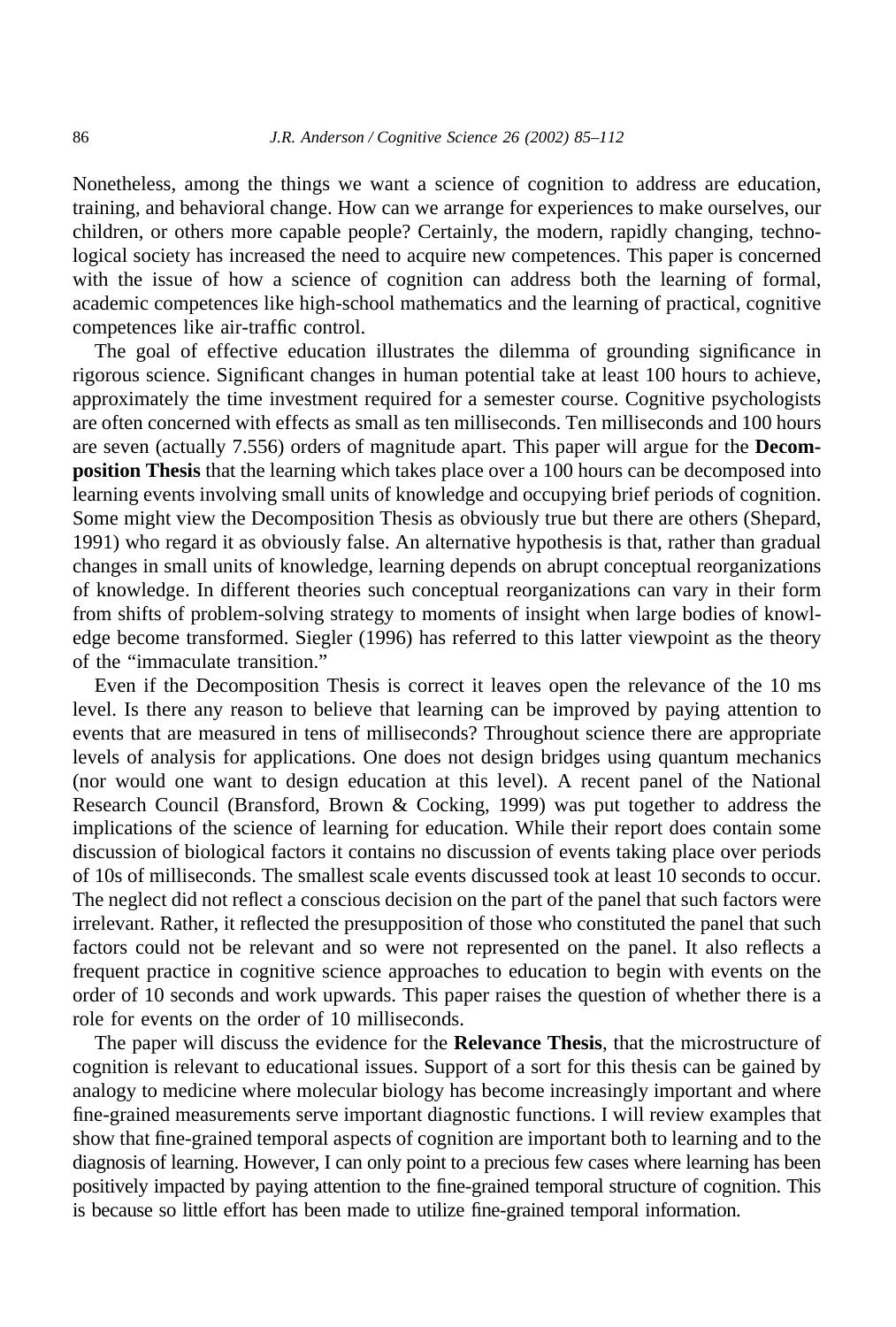One reason for the neglect of fine-grained temporal data are technical. It has been very difficult to gather fine-grained temporal data to guide educational interventions and it has been intractable to trace out the consequences of such fine-grained information for instruction. The technical barriers to gathering fine-grained temporal data are falling as improved methods are becoming available for speech recognition, machine vision, collection of eye-movement data, and other ways of getting high-density measurements of students. However, collecting such fine-grained data are only part of the problem; one also has to find a way to use them. This paper will discuss the **Modeling Thesis**, which is the claim that cognitive modeling can solve the technical barrier of tracing out the consequences of such fine-grained information for instruction.

Cognitive modeling depends on the use of cognitive architectures. Cognitive architectures not only allow us to model the fine-grained temporal structure of cognition, but they also allow us to span parts of cognition that have traditionally been treated as separate in cognitive psychology. Educational applications do not respect the traditional divisions in cognitive psychology. For instance, high-school mathematics involves reading and language processing (for processing of instruction, mathematical expressions, and word problems), spatial processing (for processing of graphs and diagrams), memory (for formula and theorems), problem solving, reasoning, and skill acquisition. To bring all of these aspects together in a cognitive model one needs a theory of the cognitive architecture (Newell, 1990). A cognitive architecture both specifies what is constant across these many domains and how the components from these various domains are integrated. A number of cognitive architectures have been used for education or training purposes including Soar (Newell, 1990), Cognet (Zachary, LeMentec & Ryder, 1996), and our own ACT-R (Anderson & Lebiere, 1998).

In summary, this paper will discuss three propositions of successively greater specificity. The first is the Decomposition Thesis that learning on the large scale is composed out of learning on the small scale. The second is the Relevance Thesis that greater educational effectiveness can be achieved by paying attention to fine-grained temporal detail. The third is the Modeling Thesis that these gains can be achieved by modeling cognition within a cognitive architecture. While it would be convenient rhetorically if one could simply argue that each proposition is true or false (and simpler yet if one could argue for the same conclusion to all three propositions), the current state of knowledge does not allow for such simple conclusions. To appropriately qualify our conclusions requires that we articulate the different time scales at which cognition occurs. Newell (1990) proposed such an articulation that the next section of the paper describes.

#### **2. Newell's bands of cognition**

Table 1 reproduces Newell's rendition of the four bands of cognition—the Biological, the Cognitive, the Rational, and the Social. As the table indicates each successive band captures the human experience at roughly 3 orders of magnitude greater than the previous. Ten millisecond effects are at the upper level of Newell's Biological Band while educational effects of consequence are firmly in his Social Band. Newell thought a theory of cognitive architecture was most relevant to the Cognitive Band. Newell thought that issues of cognitive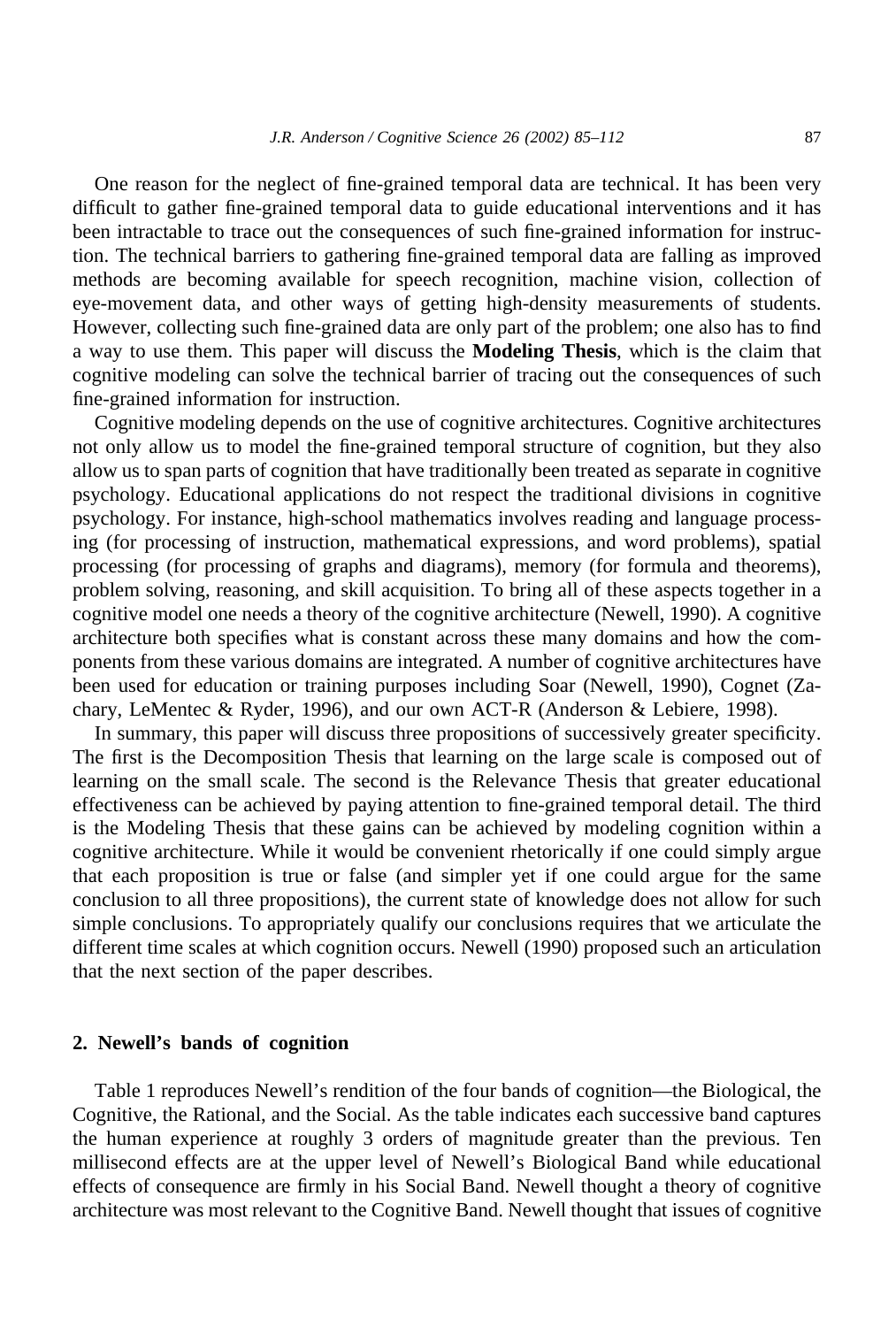| Scale (sec)     | Time Units       | System            | World (theory)         |
|-----------------|------------------|-------------------|------------------------|
| 10 <sup>7</sup> | months           |                   |                        |
| 10 <sup>6</sup> | weeks            |                   | Social Band            |
| $10^{5}$        | days             |                   |                        |
| $10^{4}$        | hours            | Task              |                        |
| $10^{3}$        | $10 \text{ min}$ | Task              | Rational Band          |
| $10^{2}$        | minutes          | Task              |                        |
| $10^{1}$        | $10 \text{ sec}$ | Unit task         |                        |
| 10 <sup>0</sup> | 1 sec            | <b>Operations</b> | Cognitive Band         |
| $10^{-1}$       | $100$ msec       | Deliberate act    |                        |
| $10^{-2}$       | 10 msec          | Neural circuit    |                        |
| $10^{-3}$       | 1 msec           | Neuron            | <b>Biological Band</b> |
| $10^{-4}$       | $100\mu s$       | Organelle         |                        |

Table 1 Newell's Time Scales of Human Action

architecture became relatively unimportant at the Rational Band and were completely irrelevant at the Social Band. Nevertheless, this paper will argue that fine-grained temporal factors at the Biological Band do influence higher-level outcomes and that education can be made more effective by paying attention to the lower level.

Bruer (1998) has argued that trying to link biology to education would be a "bridge too far." He suggests that cognitive psychology serves as an "island" to link research on the brain with research on instruction; that is, there should be one bridge from biology to cognitive psychology and another bridge from cognitive psychology to education. His discussion is really concerned with the choice between psychological and biological explanations and not with time scales. Most of what he describes as cognitive psychology would be situated in the upper end of the Newell's Biological Band, the Cognitive Band, and the lower end of the Rational Band. It certainly includes simple laboratory tasks, where 10 millisecond effects are measured. Thus, in part his argument depends on the plausibility of building a bridge from 10 msec effects to complex educational outcomes. Without taking a stance on whether a bridge from the discipline of biology to the discipline of education is a bridge too far, this paper will consider the issues involved in bridging the time scale required for his cognitive psychology-to-education bridge.

The paper will examine the plausibility of three "bridges" of successively longer spans. It will first consider spanning the 4 orders of magnitude in going from what are called unit tasks (the top end of Newell's Cognitive Band, taking on the order of 10 seconds) to educational outcome in courses taking on the order of 100 hours (a "long" bridge). Then the paper will discuss how these unit tasks can be broken down into primitive actions (Newell's Deliberate Acts) taking hundreds of milliseconds and assess whether instruction can be enhanced by paying attention to these primitive actions (a "longer" bridge). Then the paper will show how parallel, subsymbolic processes control 10 millisecond differences in these primitive actions and consider whether differences in these subsymbolic processes have significant impact for educational achievement (the "longest" bridge). The paper will show that the Decomposition Thesis has strong support all the way down. The existing evidence for the Relevance Thesis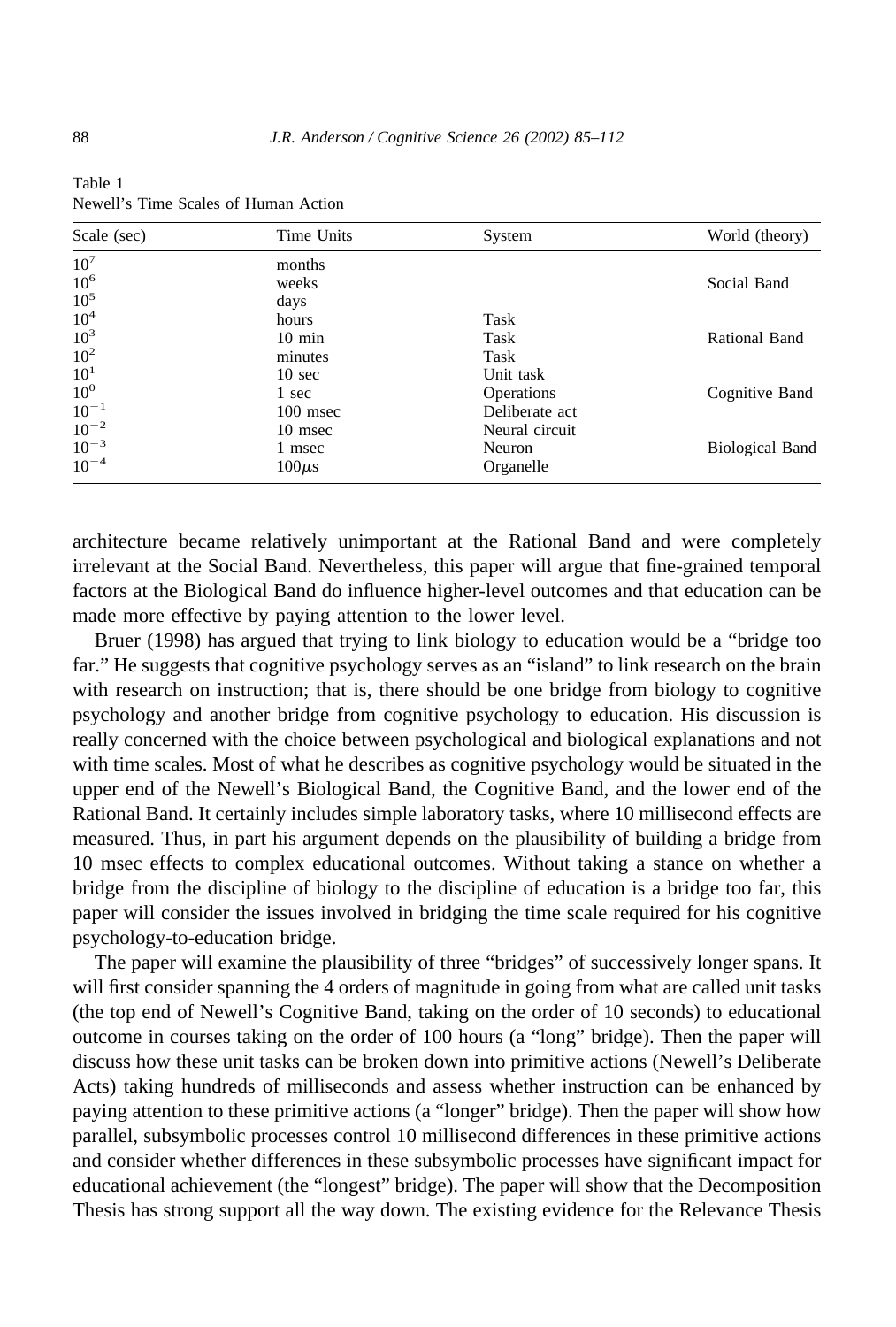weakens as we go down to the subsymbolic level. There remain technical barriers to establishing the Modeling Thesis below the unit-task level.

#### **3. The long bridge: from unit tasks to instruction**

Card, Moran and Newell (1983) noted that there was a strong tendency for people to decompose the performance of a task into unit tasks that took less than a minute to complete. People focus their attention on solving one of these unit tasks, ignoring for the moment the larger task structure. For instance in text editing, the editing of an entire page would be divided up into a set of tasks like inserting a new line or correcting a word. There is a similar unit-task division in academic tasks. For instance, students solving algebra equations tend to treat each transformation (rewriting) of the equation as a unit task. In most cases like these, there is a near independence among the unit tasks that fosters this division.

There are a number of successful demonstrations that learning can be enhanced by cognitive models that deal with cognition at the unit-task level. Many of these involve what could be called training tasks. For instance, the Soar project (Jones, Laird, Nielsen, Coulter, Kenny & Koss, 1999) has become involved in simulating pilot behavior to provide training experience for Air Force pilots who work with or against the simulated pilots. As another example, Cognet has been deployed to provide team training on shipboard anti-air warfare tasks (Zachary, Cannon-Bowers, Burns, Bilazarian & Krecker, 1998). There have also been successful intelligent tutoring efforts for domains as diverse as physics (VanLehn, Niu, Siler & Gertner, 1998) and introductory computer literacy (Graesser et al., 2000). In all of these domains the fundamental principle has been to provide models of human behavior accurate at the grain size of about 10 seconds. As an example of such an effort that I am familiar with, this paper will consider the Cognitive Tutor Project (e.g., Anderson, Corbett, Koedinger & Pelletier, 1995). This project is useful because it shows what it would mean to support the Decomposition, the Relevance, and the Modeling Theses. We can use this example at the unit-task level as a standard for what would be similar evidence at lower levels.

### *3.1. Cognitive tutors*

The Cognitive Tutor Project was based on an analysis of the unit tasks that were necessary to achieve competence in a number of domains of mathematics and computer programming. These were represented as production rules (but not to be confused with production rules in ACT-R or SOAR, which are much more fine-grained). The following are typical of the tutor production rules that we proposed:

*Lisp* IF the goal is to get the nth element of the list THEN code "car" and set as a subgoal to get the n-1st tail of the list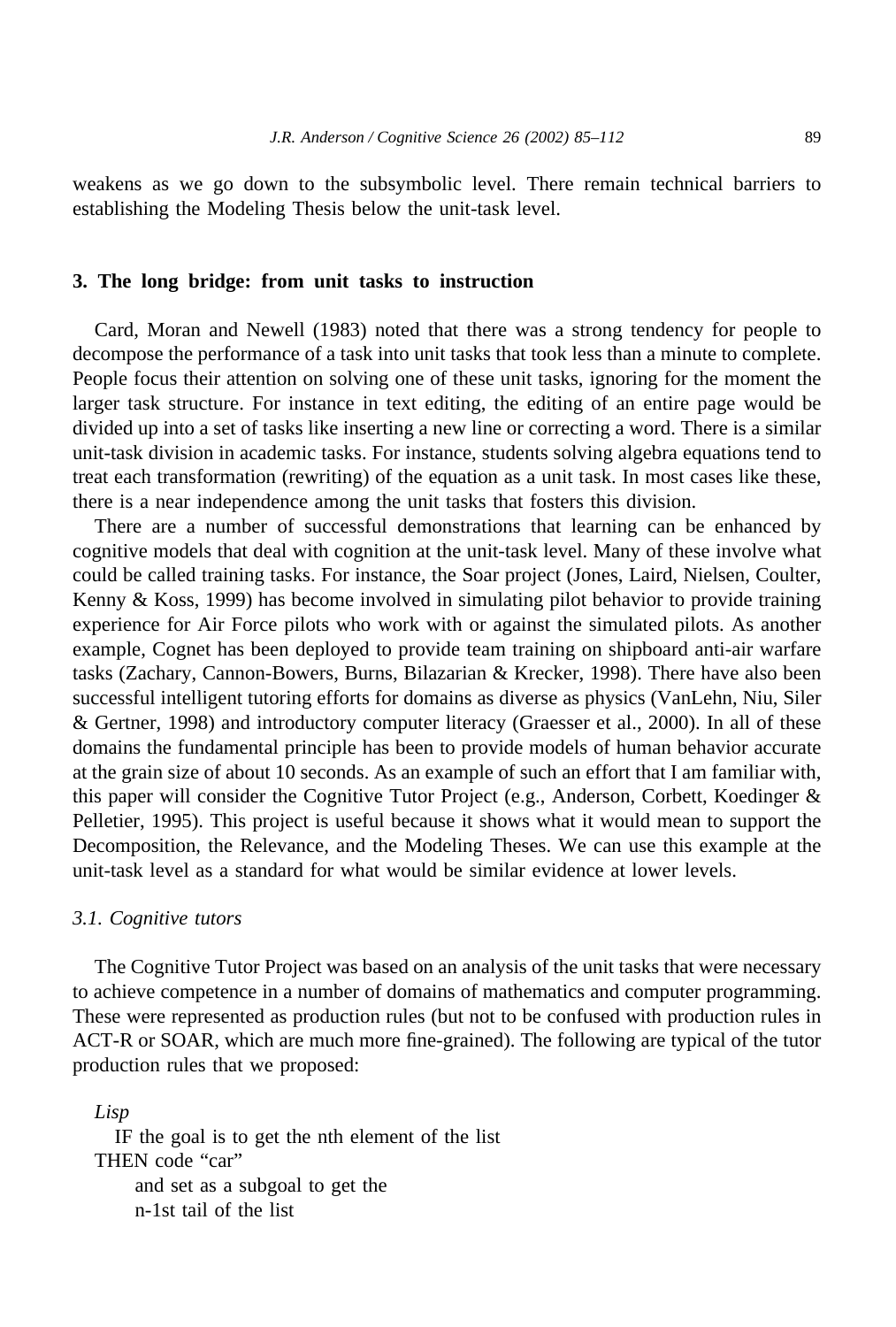

Fig. 1. The tutorial interface for the algebra tutor.

#### *Geometry*

IF the goal is to prove two triangles congruent THEN set as subgoals to prove corresponding parts congruent

#### *Algebra*

IF the goal is to solve an equation in x THEN set as subgoals to graph the right and left sides of the equation and find the intersection point(s)

A typical course involves on the order of 500 such rules. Given the assumption that learning in these domains involves the acquisition of such production rules, it followed that we should try to diagnose whether students have acquired such production rules and provide instruction to remediate any difficulties they have with specific rules. This led to the design of cognitive tutors that ran production-rule models in parallel with the students and attempted to interpret student behavior in terms of the rules. The tutors use computer interfaces in which students can solve problems—for instance, Fig. 1 shows the interface used in the most widely disseminated tutor, the PAT tutor for Algebra 1 (Koedinger, Anderson, Hadley &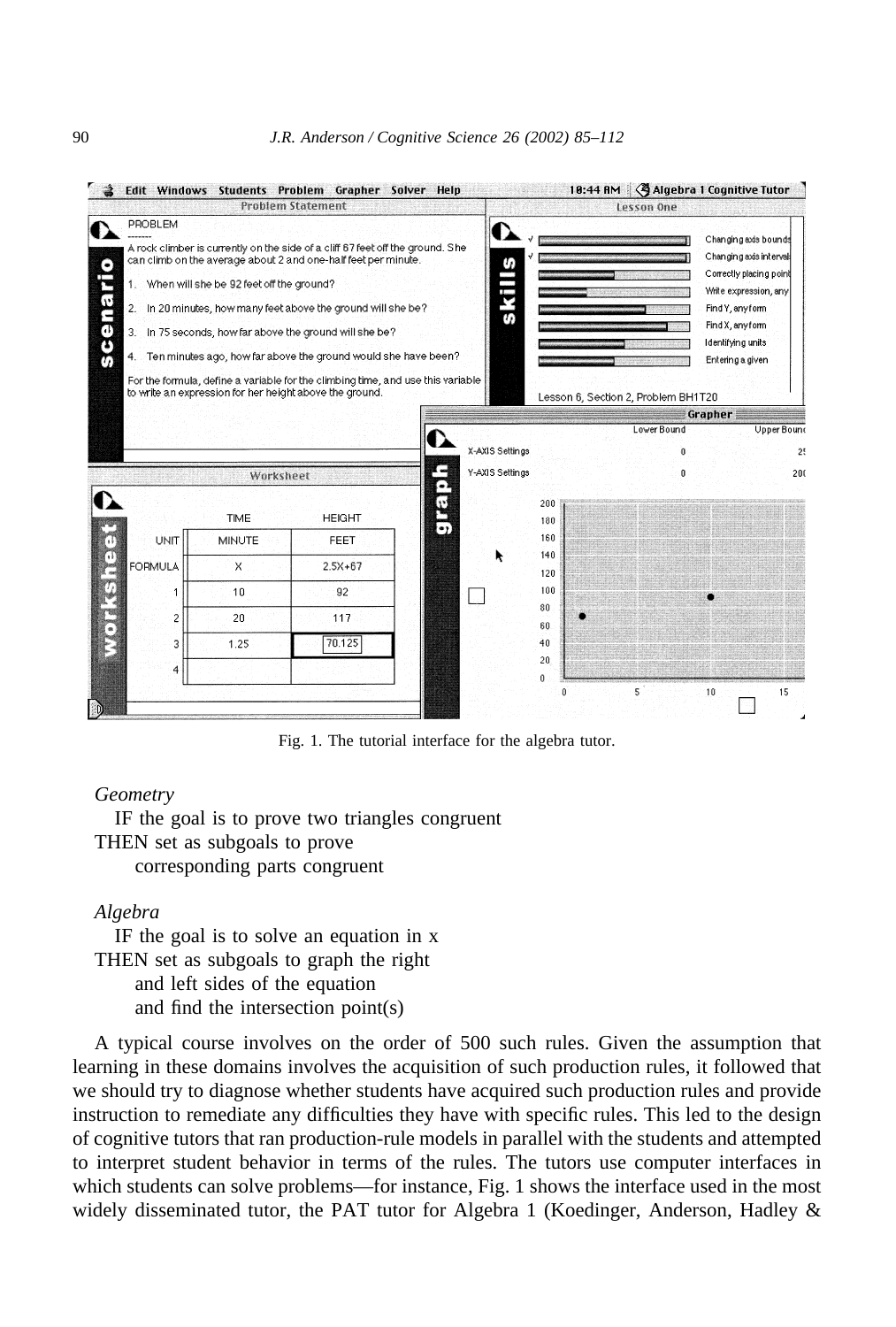Mark, 1997). A process called **model tracing** tries to find some sequence of productions that produces the behavior exhibited by the student. The model-tracing process is key to the success of the tutors because it allows us to interpret the student behavior. The end of the paper will consider some of the technical issues surrounding model tracing.

The interpretation of student behavior, delivered by the model-tracing process, controls the tutorial interactions in 3 principal ways:

- (1) If students ask for help it is possible to give help appropriate to where they are in the problem-solving process.
- (2) If students correctly perform the behavior corresponding to a rule the student model updates its confidence that they know the rule. This provides cognitively-based mastery criteria for promoting students through the curriculum.
- (3) If students make errors that are modeled by "buggy" rules in the student model it is possible to intervene and provide appropriate remedial instruction.

Each of these instructional maneuvers is predicated on the validity of the cognitive model and the attributions the model-tracing process is making about the student at the unit-task level (approximately 10 seconds). There are numerous assessments that establish the effectiveness of these tutors (e.g., Anderson, Corbett, Koedinger & Pelletier, 1995; Koedinger, Anderson, Hadley & Mark, 1997). The tutors are now being used to deliver instruction to about 100,000 students (Corbett, Koedinger & Hadley, in press). Critically for the purpose of this paper, the research on these tutors show how the three theses are supported.

#### *3.2. Decomposition thesis*

The typical production rule spans about the interval of a unit task (10 seconds) and the tutoring technology allows us to track their learning. In a number of analyses we have shown that performance on some complex problem (e.g., writing a LISP function) can be predicted from the state of learning of individual components (e.g., Anderson, Conrad & Corbett, 1989; Corbett, Anderson & O'Brien, 1995).

# *3.3. Relevance thesis*

Evidence for the Relevance Thesis involves showing that paying attention to things at the unit-task level enables an improvement of instruction that would not be possible at a higher level. There are two fairly well established examples of this. The first involves feedback. The tutors use their diagnosis of what is happening at the 10-second level to give feedback at this grain size. It has been shown (Corbett & Anderson, 2001) that learning is less rapid if the same feedback is given at a larger grain size (and hence less immediate). It has also been shown that learning is less rapid if the feedback is more generic about right and wrong and does not present the specific information surrounding what is wrong at the unit-task level and what to do at the unit-task level (Anderson, Corbett, Koedinger & Pelletier, 1995). The second example involves knowledge tracing. Here we track how well students are doing at the level of individual rules and present problems that are relevant to dealing with those rules they are having difficulty with. This is in contrast to just giving students more general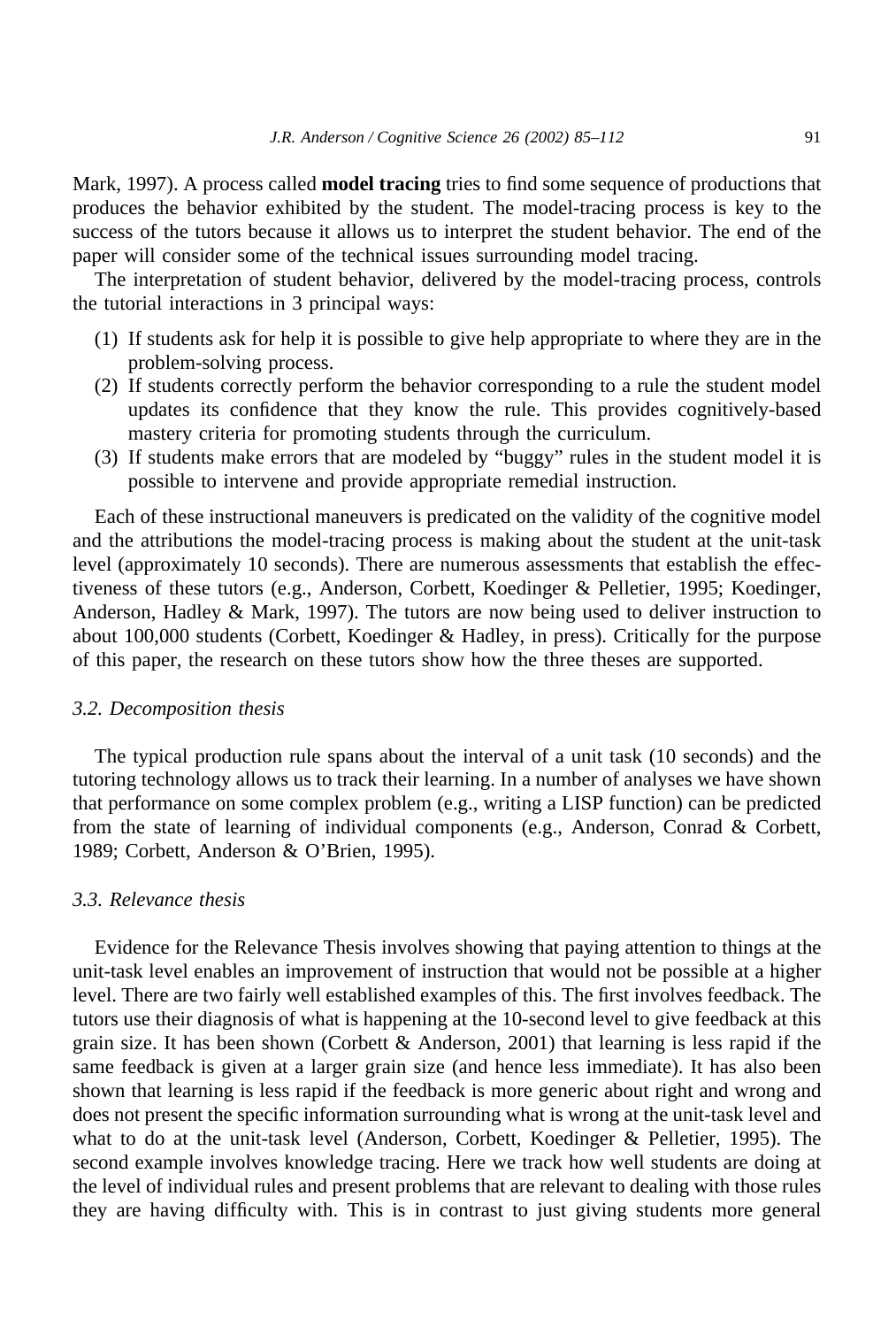practice. We have shown (e.g., Corbett & Anderson, 1995; Corbett & Knapp, 1996; Corbett & Trask, 2000) that this practice, guided by diagnosis at the unit task level, leads to better learning. Corbett (2001) has shown that the combined effect of focused feedback and knowledge tracing is to produce achievement gains that are comparable to the high-water mark of 2-sigma improvement reported for human tutoring by Bloom (1984).<sup>1</sup>

#### *3.4. Modeling thesis*

The support for the Modeling Thesis is already implied in our discussion of the relevance thesis. It is because of the ability to model trace and knowledge trace that we are able to give targeted instruction and targeted practice. Thus, cognitive modeling is the enabling technology that has allowed events at the 10-second level to be used to direct instruction. Moreover, this is not unique to our cognitive tutors but, as described earlier, cognitive modeling of different varieties has been successfully used in a number of other instructional systems.

#### *3.5. Conclusion*

Thus, there is good evidence for the Long Bridge going from 100s of hours to 10s of seconds. However, the very success of these efforts that stop at the 10-second level may make one wonder whether there is anything to be gained by decomposing further. Indeed, if one reads Newell's discussion of the unit-task level, one might wonder whether it would be possible for finer levels to have any effect on instructional objectives. Newell (1990) argued that fine-grained cognitive processes do not have much influence above the unit-task level. Behavior becomes more a function of the characteristics of the task than any properties of the architecture. Or more precisely, behavior becomes a function of what we know about the task:

". . . as the system has more time, the solutions it finds will reflect whatever knowledge it has. As that happens, we will have less and less a chance of ascertaining what processing was involved in determining the solution... there will be a shift towards characterizing a system as a knowledge-level system, that is, just by the goals and knowledge it contains, without regard to the way in which the internal processing accomplishes the linking of actions to goals" (Newell, 1990, p. 150).

Thus, one might conclude that the unit-task level is the right level for applications because it captures the basic units of knowledge without the irrelevant implementation details. In many domains like those addressed by our cognitive tutors, one does not really care about the details of how students achieve the unit tasks. One only cares that the students can achieve them. However, the microstructure of these unit tasks can still be significant for two reasons. First, it can be used to help diagnose whether in fact students have mastered the unit tasks. Second, these details can be predictive of retention and transfer of this knowledge. Subsequent sections of this paper will give examples of these potentials.

#### **4. The longer bridge: from primitive actions to instruction**

Unit tasks are sequences of lower-level actions. When a student performs a unit task such as entering an answer into a cell of the PAT tutor (Fig. l), that student engages in a set of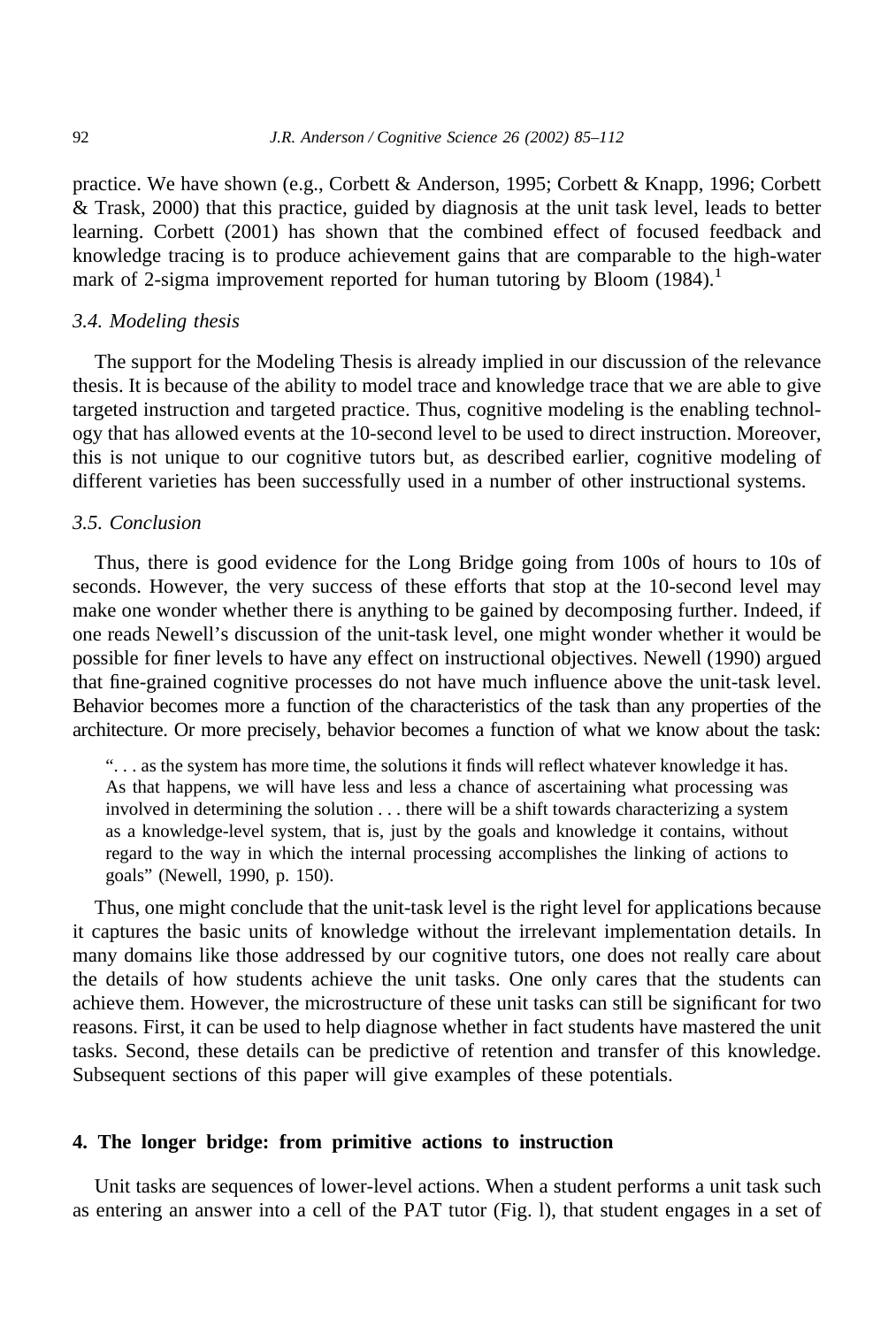actions such as attending to various parts of the screen, making mouse movements, and key presses. These are events that can be measured in 100s of milliseconds and are basically Newell's deliberate acts (see Table 1). There is reason to believe that getting the detail right at this level can be critical to instructional goals. This is particularly apparent in work on computer-generated forces (Pew & Mavor, 1998) where people train with synthetic partners and against synthetic opponents. It is not enough just to perform the unit tasks right; the synthetic agents need to perform these actions like real people. For instance, it was important in the TacAir Soar effort (Jones et al., 1999) that the synthetic pilots not only make the turns that real pilots do but they make them with the timing of real pilots.

The original GOMS work of Card, Moran, and Newell was concerned with how the individual actions were put together to achieve unit tasks. It was intended and has been proven to be a useful methodology for assessing the design of systems. For instance, Gray, John and Atwood (1993) provided a GOMS analysis of the task of telephone toll and assistance operators. They showed that a consideration of the timing of the primitive actions of the operators relative to system delays led to counterintuitive predictions about the relative merits of different workstations. These predictions were confirmed, leading the telephone company to make a decision that saved millions of dollars.

A number of modeling systems have now arisen for predicting how the individual actions combine to achieve unit tasks. These include Meyer and Kieras's EPIC (Meyer & Kieras, 1997a, b), the merge of Soar and Epic (Chong, 1999), and our own ACT-R/PM (Byrne & Anderson, in press). A critical issue in these systems is understanding how parallel threads of perceptual and motor processing are put together with cognitive processing. While there is some dispute about the degree of seriality of the cognitive component, there is agreement that the human system can run perceptual, motor, and cognitive processes in parallel—for instance, we can read a screen, while we type letters, while we decide the message we want to compose.

Fig. 2 illustrates the parallel threads of processing and dependencies in a simulation of expert performance in an air traffic controller task (Ackerman & Kanfer, 1994) that Lee (2000) developed in ACT-R/PM. This illustrates the detail involved in a 10-sec unit task. While the reader is referred to Lee's thesis for an explanation of the content of the individual boxes, the basic point is there are four parallel lines of processing that need to be coordinated. These involve the execution of motor tasks (in this case key presses), preparation of these motor actions, cognition required for decisions and goal settings, and access of critical perceptual information (in this case visual). There are dependencies between these streams such that an action in one stream cannot execute until an action is taken in another stream. The bold line indicates the critical path in terms of what depends on what else. As can be seen, all four of the processes of motor execution, motor preparation, cognition, and visual attention are on the critical path at different times.

The success of such models provides support for the Decomposition Thesis. Lee and Anderson (2001) have gone on to show that development of expertise involves improvement in the individual components. Thus learning of a complex whole can be decomposed into learning of very small pieces. However, demonstrations like this largely leave the Relevance Thesis untouched. Is there reason to believe that high-level instruction objectives can be improved by paying attention to such low-level details?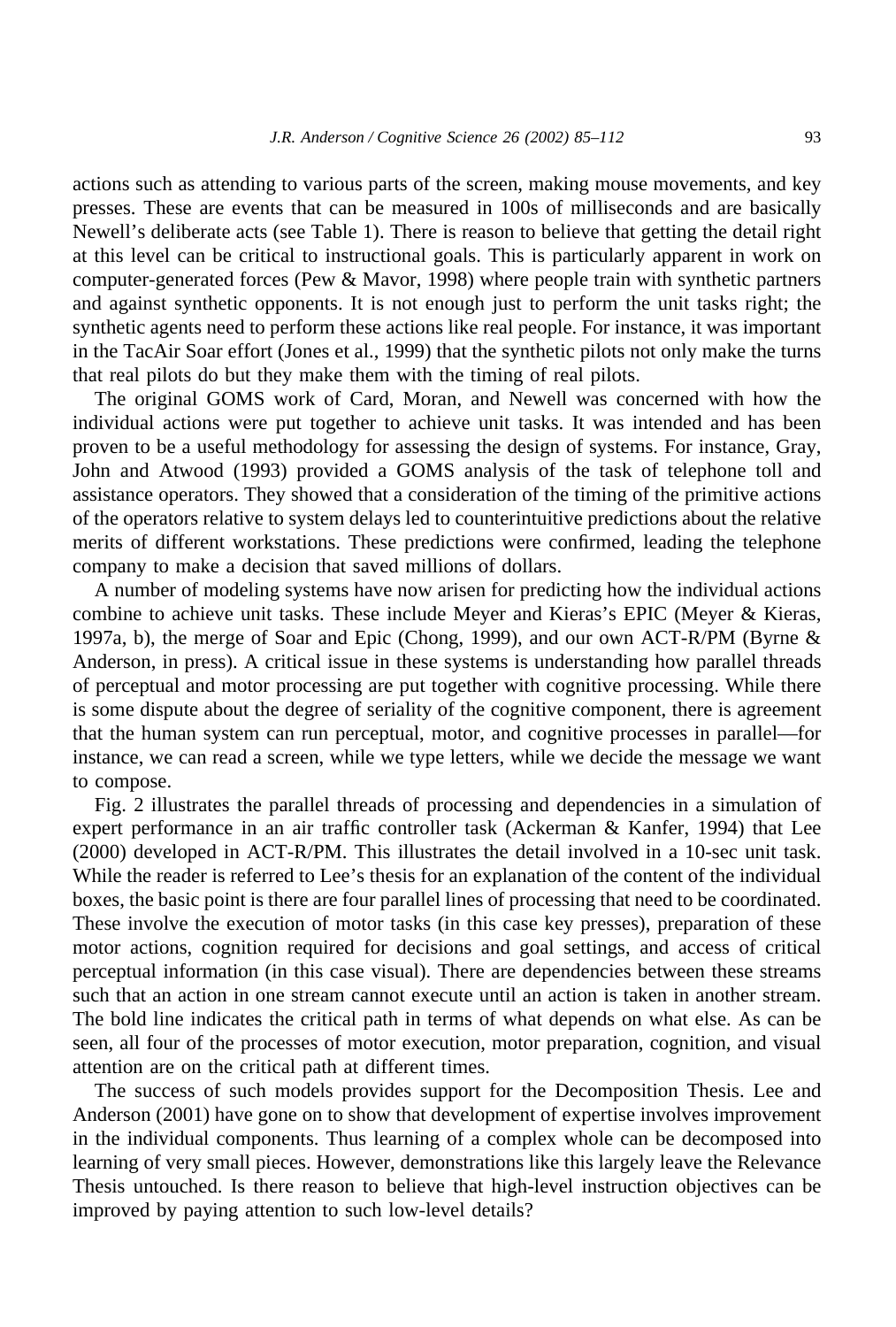

Fig. 2. Critical path of a land unit task in Lee's (2000) air-traffic control simulation.

#### *4.1. Eye movements and tutoring*

There is one demonstration of increased instructional effectiveness in our lab that was achieved by tracking primitive actions—in this case eye movements. This is part of a larger effort that we call "high-density sensing" which is concerned with what instructional leverage can be gained by tracking eye movements, facial expressions, and speech infor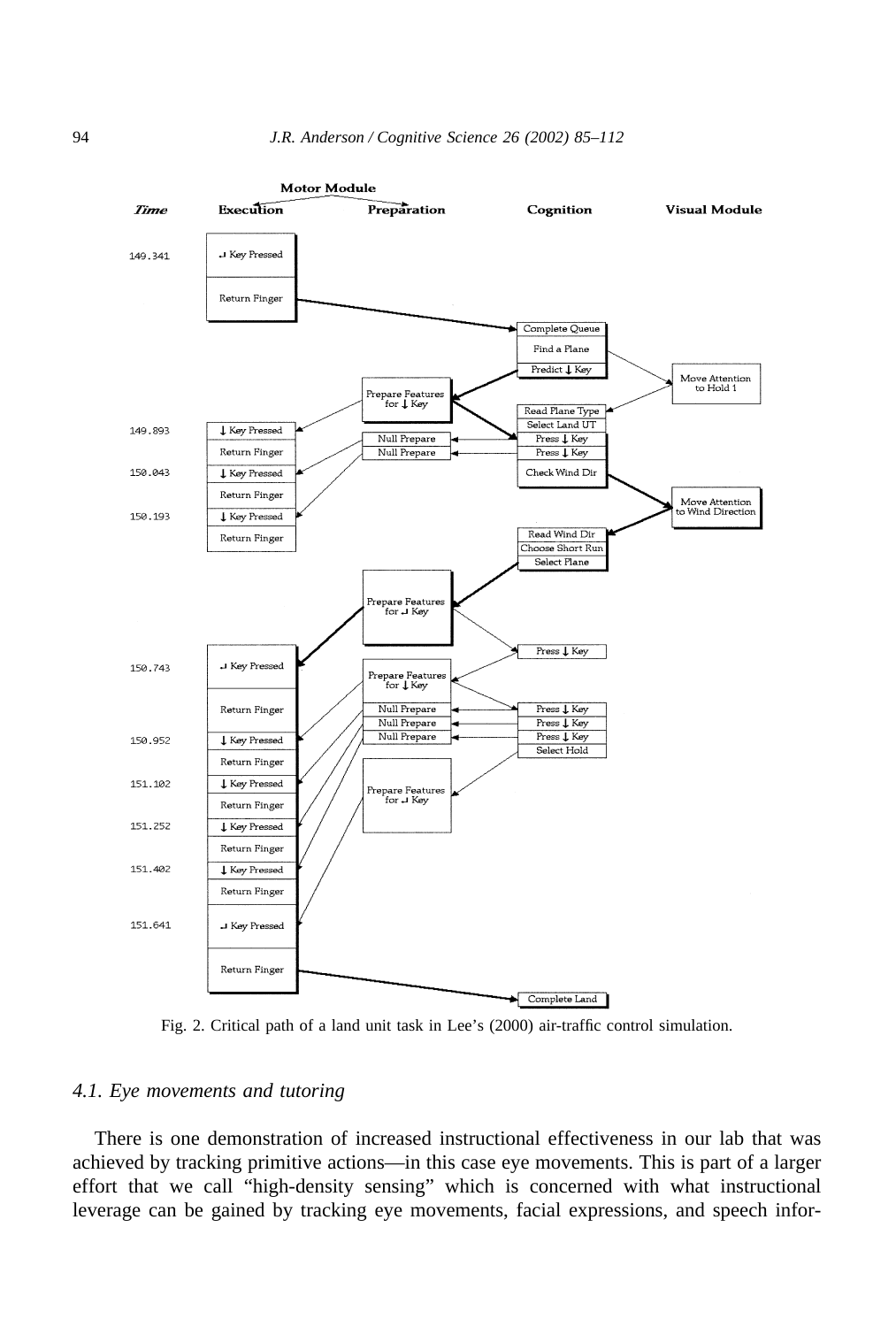mation. All of these provide a moment-by-moment read-out of the student and are part of an effort to make the computer tutor as sensitive to the student as is a human tutor. A typical computer tutor only "senses" a student when the student types something or makes a mouse movement. In contrast, a human has constant visual and auditory access to the student and can detect where the student is attending and when the student appears puzzled.

In one investigation of this issue, Gluck (1999, see also Anderson & Gluck, 2001) has looked at the instructional leverage one might gain by monitoring student eye movements while interacting with an algebra tutor. The tutor he developed is a simplified version of the PAT tutor used in schools and its interface is illustrated in Fig. 3 (compare with Fig. 1). Fig. 3a shows a screen display as it appears at the beginning of a problem. The student's task is to fill in the column labels and units, enter a variable and an expression written in terms of that variable, and then answer whatever questions are present. Fig. 3b displays the completed problem. The first question in that problem is an example of what is called result-unknown problem and the second is an example of what is called a start-unknown problem. The key aspect of the problem is the expression  $12 + 45x$ , which the student has filled in. The principal goal of the lesson is to teach the student how to create such expressions and use them to solve problems.

Gluck found numerous points where eye movements indicated opportunities for instructional leverage. For instance, about 40% of all tutor messages to students are not read but current tutors proceed on the assumption that the messages have been read. Often students will quickly self-correct when they do not read the message, but if there is a long latency and the students do not read the message, the odds become high that they will make an error.

As another example, eye movements allow us to disambiguate methods of solving problems. Fig. 4 shows two examples of students solving a result-unknown problem in the tutor. In both cases the student produces the right answer and so there is no bases in the answers they type for suspecting a difference in the solution process. However, the fixation patterns are very different. The critical difference is that in (a) the student is fixating the algebraic expression and using it in the solution of the problem while in (b) the student is rereading the verbal statement and ignoring the expression. This reflects a difference in early mastery of algebra where some students use algebraic expressions while others fall back on pre-algebraic reasoning skills (Koedinger & MacLaren, 1997). Gluck showed that students solved problems more rapidly and successfully when they displayed the eye movements typified in part (a) than when they displayed the eye movements typified in part (b).

Also as part of his dissertation, Gluck was able to develop a cognitive model (in ACT-R/PM) that solved these problems and predicted the distribution of eye movements. Thus, his research provides further evidence that it is possible to decompose complex learning into primitive actions, supporting the Decomposition Thesis. However, what about the Relevance and Modeling Theses?

As a test of these theses, Scott Douglass and I decided to take Gluck's research and see if we could not develop instructional interventions for the tutor that were triggered by eye movements. We identified a number of occasions where the eye movements indicated an instructional opportunities and presented brief auditory messages lasting about 2 seconds. For instance, we noted occasions when students did not read instruction and where it seemed that instruction was critical. One such case, discussed above, occurred when students made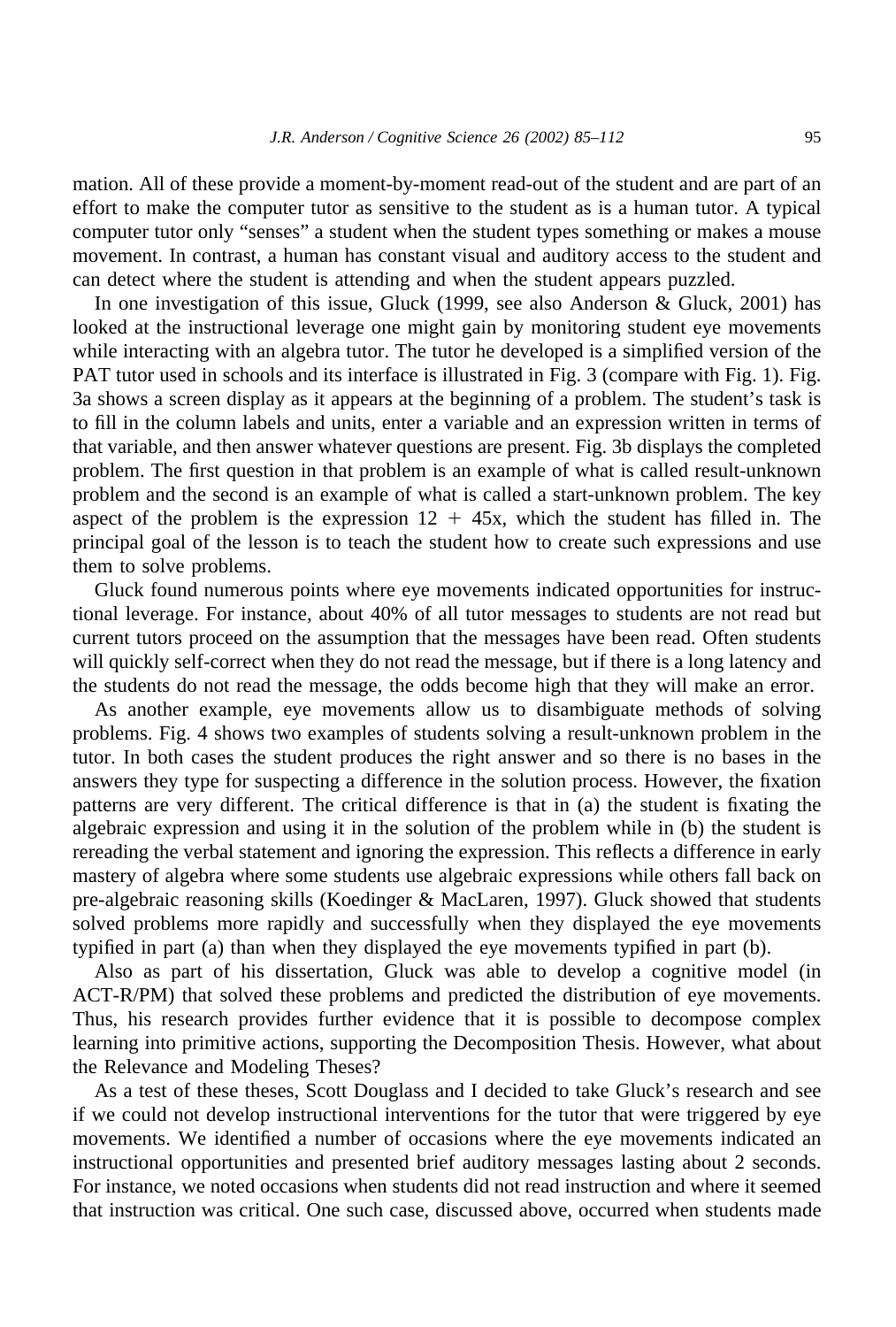| Concert tickets cost 45 dollars a                                 |                |  |  |  |  |
|-------------------------------------------------------------------|----------------|--|--|--|--|
| piece. A friend offers to stand<br>in line to buy a number of     | Unit           |  |  |  |  |
| tickets, if you will pay him a                                    |                |  |  |  |  |
| fee of 12 dollars to do so.                                       | Formula        |  |  |  |  |
| Under this arrangement, how much                                  |                |  |  |  |  |
| would 5 tickets cost?                                             | $\mathbf{1}$   |  |  |  |  |
| What would be the total cost of 8                                 | $\overline{a}$ |  |  |  |  |
| tickets?                                                          |                |  |  |  |  |
|                                                                   |                |  |  |  |  |
| Help<br>Done                                                      |                |  |  |  |  |
| For the formula, define a variable for the number of tickets, and |                |  |  |  |  |
| use this variable to write a rule for the cost.                   |                |  |  |  |  |

|                                                                                                                      | Labels       |           |            |  |  |  |
|----------------------------------------------------------------------------------------------------------------------|--------------|-----------|------------|--|--|--|
| Concert tickets cost 45 dollars a                                                                                    |              | # tickets | cost       |  |  |  |
| piece. A friend offers to stand<br>in line to buy a number of<br>tickets, if you will pay him a                      | Unit         | tickets   | dollars    |  |  |  |
| fee of 12 dollars to do so.                                                                                          | Formula      | x.        | $12 + 45x$ |  |  |  |
| Under this arrangement, how much<br>would 5 tickets cost?                                                            | $\mathbf{1}$ | 5.        | 237        |  |  |  |
| What would be the total cost of 8<br>tickets? ▲                                                                      | 2            | 8.        | 372        |  |  |  |
| Start Unknown Result Unknown                                                                                         |              |           |            |  |  |  |
| Help<br>Done:                                                                                                        |              |           |            |  |  |  |
| For the formula, define a variable for the number of tickets, and<br>use this variable to write a rule for the cost. |              |           |            |  |  |  |

Fig. 3. The tutor screen (a) at the beginning of the problem and (b) at the end of the problem.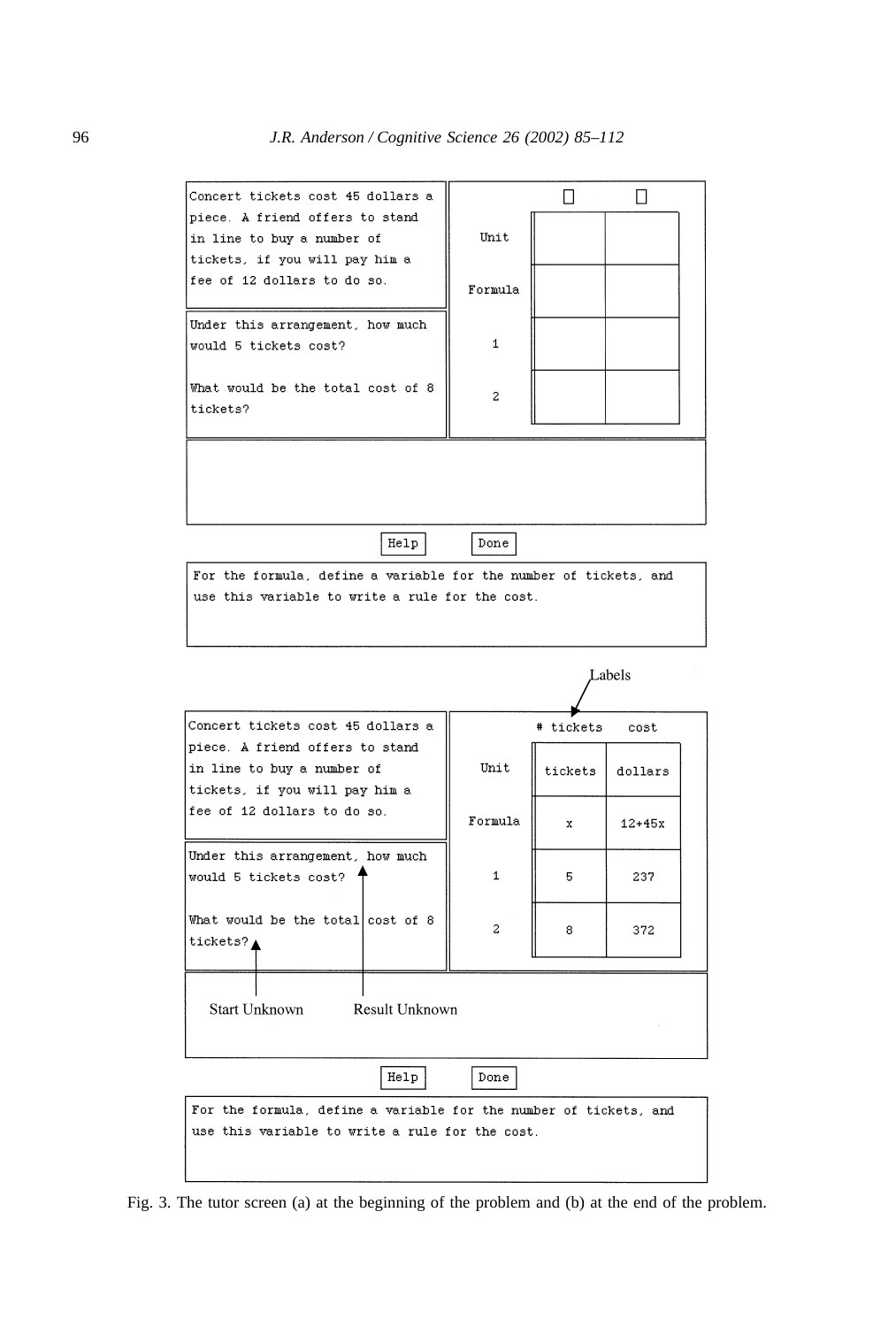

Fig. 4. Eye movements (a) when a student calculates the answer using the expression and (b) when a student calculates the answer using the problem statement. The blotches reflect fixation points that go from dark to light with the passage of time.

an error, failed to self correct, and did not read the error message. When 10 seconds had passed without students fixating the error message for more than 1/4 second, they heard "Read the help message." As another example, we identified occasions where student eye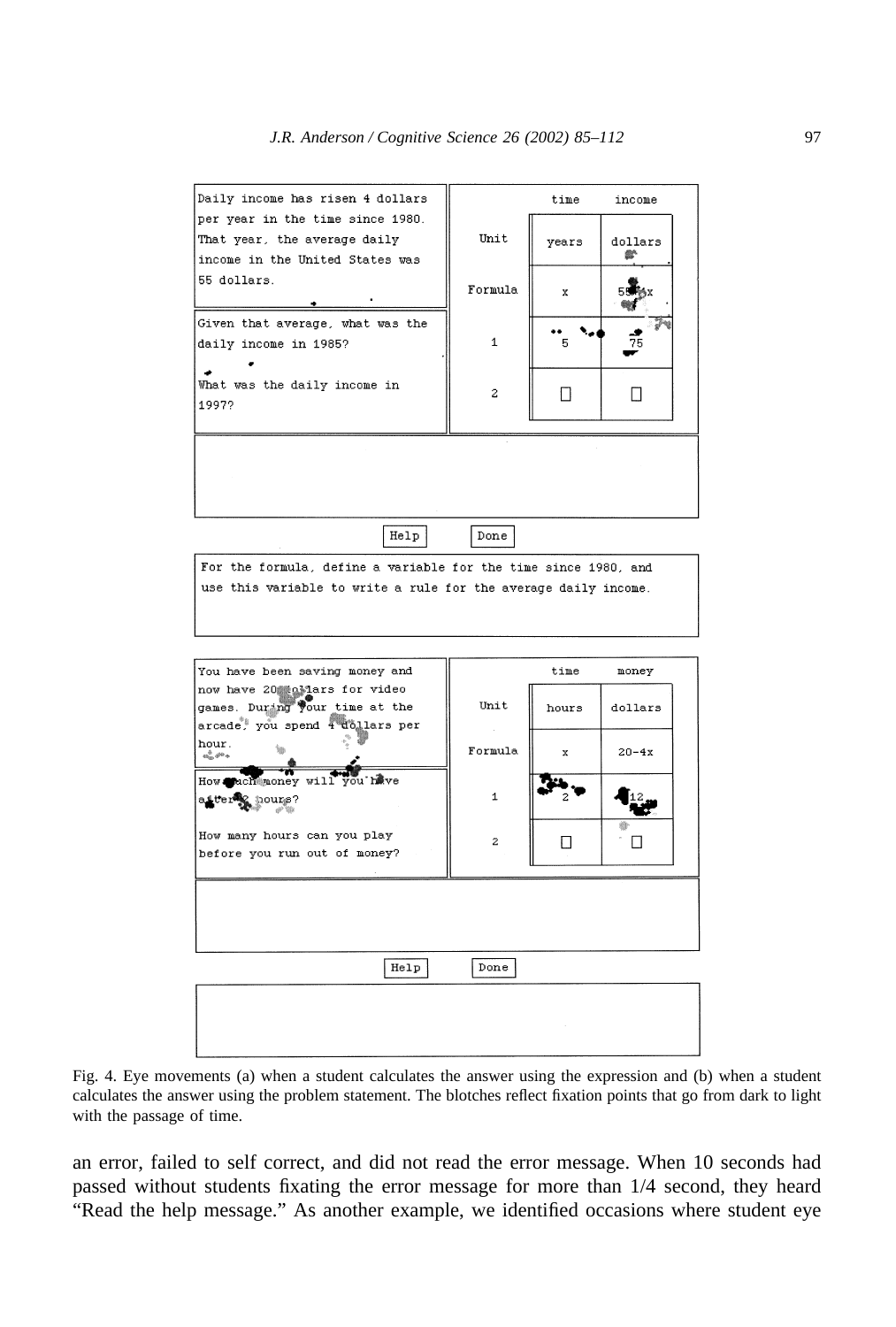

Fig. 5. Amount of time spent fixating the formula in the control and experimental conditions as a function of the amount of practice.

movements indicated a deficiency in their problem-solving strategy. For instance, if as in Fig. 4b, the student failed to solve a start unknown problem and failed to fixate the expression, we would direct the student to use the expression. More precisely, if students made an error and failed to fixate the expression for at least 1/4 s, they heard the message "Try using the formula to compute your answer."

In a test, where we compared this augmented tutor with a tutor that was otherwise identical (including collection of eye movements), we found that students were able to reach the same level of mastery 20% faster with the augmented instruction. One might argue that this result does not really demonstrate that we are improving instructional effectiveness by attending to the fixation-by-fixation behavior of the student. Perhaps all the leverage simply comes from simply getting students to read more of the instructional messages. The Relevance Thesis at the primitive action level requires evidence that we utilize information only detectable at this fine grain size. Moreover, we would like to show that our eye-movement tutor has impact on behavior at this fine grain size.

Fig. 5 provides one example of such a refined effect. This shows how the fixation pattern of students changes over the 4 days with respect to amount of time spent encoding the formula. Fig. 4b illustrated the curious pattern where students would not use the formula in solving the problem. As noted, the tutor would intervene when they displayed this pattern and made an error and it would suggest that they try to use the formula. This figures plots how much time students spent reading the formula during their first attempt to fill in the cells in the start-unknown and result-unknown cells. In the control condition students show decreased use of the formula, probably reflecting the general speed up in problem solution. However, students in the experimental condition maintained a constant rate of use of the formula. The difference in the linear trends in the two functions is significant (t(38)  $= 2.12$ ,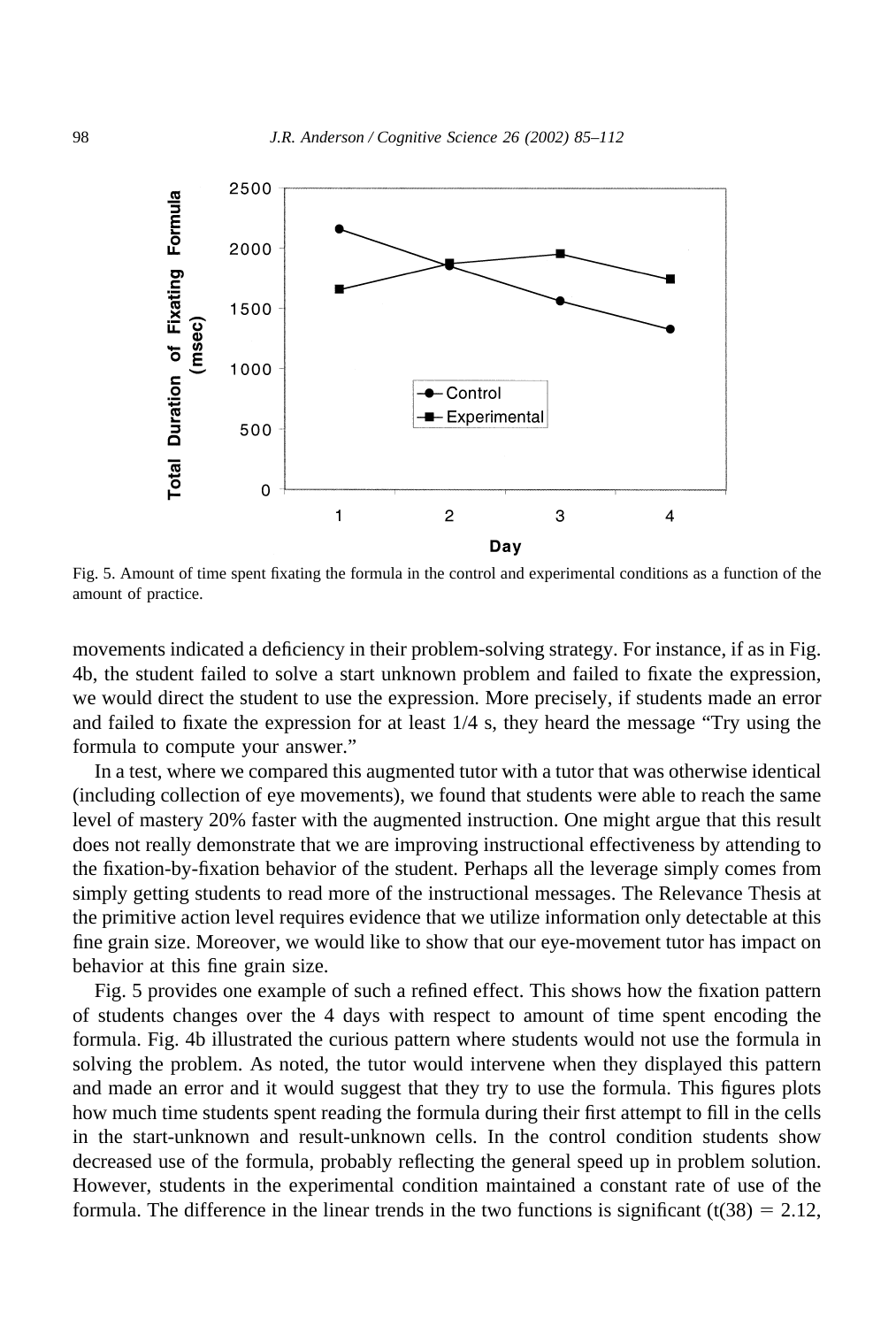$p < .05$ ). This indicates that indeed detailed monitoring of students was having an impact on the fine-grain details of their problem-solving behavior.

This is by no means an example of the best that can be achieved by eye movements. This is just a first attempt. It involved an early lesson with minimal student confusions and consequently few opportunities for instructional augmentation. Nonetheless, it is an existence proof that instructional leverage can be gained by paying attention to the fine-grained temporal detail of the student's behavior. Thus, it is evidence for the Relevance Thesis. By taking advantage of technology that allows us to track the student at a subsecond level we were able to improve the effectiveness of the instruction. These instructional interventions were also informed by the analysis provided by ACT-R/PM and Gluck's ACT-R/PM model. However, unlike our cognitive tutors there was not a running cognitive model simulating student eye movements and directing the instructional interventions. One reason for this has to do with the non-determinism of behavior at this fine temporal grain size and the difficulty of predicting the exact trajectory of eye movements. I will return to this issue at the end of the paper.

#### **5. The longest bridge: from the subsymbolic level to instruction**

The previous section still leaves open the status of the l0-millisecond effects that have fascinated cognitive psychologists. When we get to effects as small as 10 milliseconds, they can no longer be accounted for by which primitive actions people perform but rather how fast they perform these actions. To understand these latency effects we are beginning to penetrate into Newell's Biological Band. Also, this band is relevant to understanding accuracy effects. When we look to understand whether primitive actions are successful (key to the instructional example that will be developed in this section) we again are looking at effects which have their explanation below Newell's Cognitive Band. The approach in cognitive psychology has largely been not to actually model the biological processes but rather to describe them at some level of abstraction. This level is called the **subsymbolic level** (e.g., in Anderson & Lebiere, 1998).

There seems a general consensus in cognitive science that the underlying neural processes can be abstracted as a set of parallel computations taking tens of milliseconds to complete. Rumelhart and McClelland (1985) explicitly describe their PDP model as such an abstraction. Newell considered the parallel firing of elaboration productions in SOAR in these terms and justified their timing (about 10 ms per production) as an abstraction from knowledge about neural firing. Global memory models (e.g., Gillund & Shiffrin, 1984; Hintzman, 1988; Murdock, 1993) all seem to involve such a conception. Instance-based models like Logan (1988) or Nosofsky and Palmeri (1998) postulate a parallel retrieval process. The ACT-R architecture assumes a parallel stage of activation processing and pattern matching before the firing of any individual production rule.

Many of these theories postulate that success of higher-level cognition depends on the fluency with which these lower-level processes can progress. They also postulate that practice can have an impact on cognition by improving these subsymbolic processes. As this proves important to an instructional example from a dissertation by Haverty (1999) and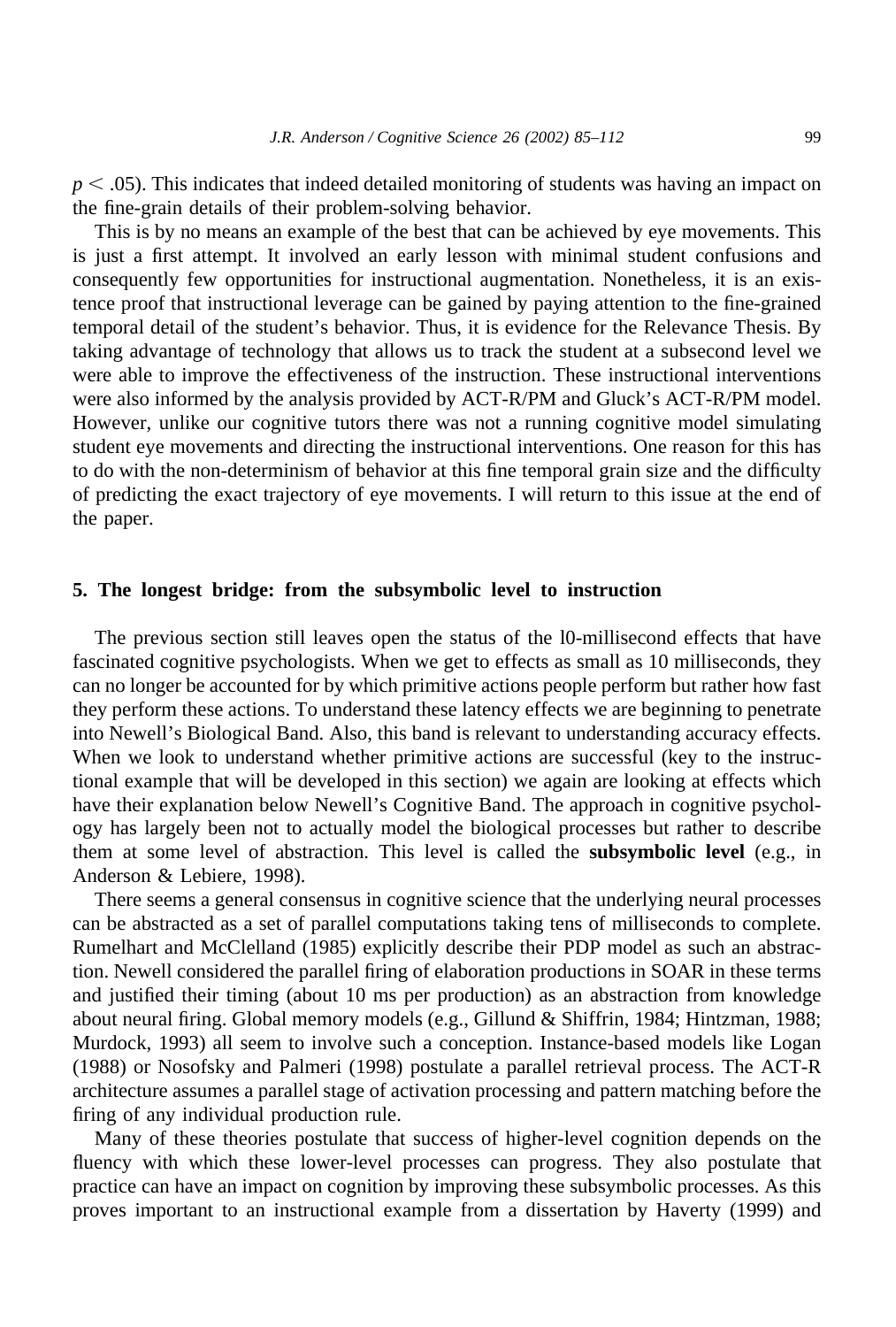

Fig. 6. A representation of the subsymbolic quantities determining the activation of a chunk that encodes  $3 + 4 =$ 7.

because it is relatively easy to explain, I would like to develop in some detail how subsymbolic factors in ACT-R control fluency in the retrieval of declarative facts. Declarative memory in ACT-R consists of units called chunks that encode basic facts like the addition fact  $3 + 4 = 7$ . Fig. 6 shows a graphic representation of this fact along with various critical subsymbolic quantities. Associated with each chunk is an activation level that determines how successfully and rapidly it can be retrieved. The activation of a chunk *i* is defined as

$$
A_i = B_i + \sum_j W_j S_{ji}
$$
 Activation Equation

where  $B_i$  is the base-level activation of chunk  $i$  and reflects how recently and frequently the chunk has been used. The summation  $\Sigma$   $W_j S_{ji}$  is the associative component and reflects the additional boost to activation that comes from the current context. The *Wj '*s reflect the attentional weightings, called source activations, given to elements in the context that are part of the current goal. In Fig. 6 *Three* and *Four* are the elements of the goal that serve as sources. The  $S_{ii}$ 's are the strengths of associations from the elements *j* to chunk *i*.

The activation of a chunk will determine the fluency with which that knowledge can be processed. One way of measuring fluency is retrieval time and, according to ACT-R, retrieval time is determined by the level of activation according to the following equation:

#### Time to retrieve chunk  $i = Fe^{-1}$ *Ai* **Retrieval Time Equation**

A typical estimate of the parameter F is less than a second and this reflects the idea that retrieval will take less than a second. According to ACT-R, variations in activation levels produce many of the effects measured in tens of milliseconds, such as priming effects.

# *5.1. Fan effects and practice*

Historically, the ACT theory of declarative retrieval has focused on tasks that require participants to retrieve facts from declarative memory. The second experiment in Pirolli and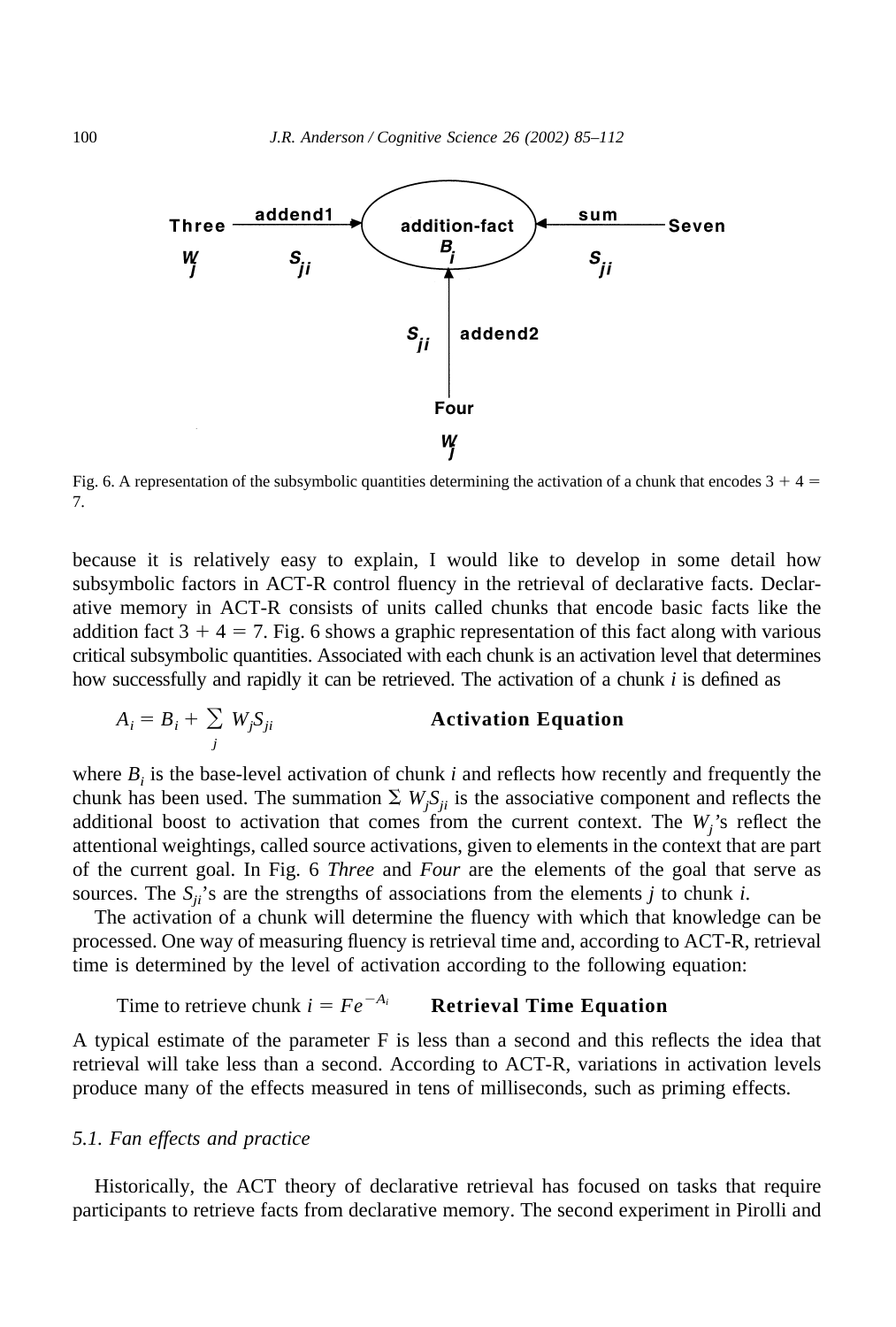

Fig. 7. An illustration of the structure of the material from Pirolli and Anderson's fan experiment.

Anderson (1985) is a good one to illustrate the contributions of both base-level activations  $(B_i)$  and associative strengths  $(S_{ji})$  to the retrieval process. This was a fan experiment (Anderson, 1974) in which participants were to try to recognize sentences such as "A hippie was in the park." The number of facts (i.e., fan) associated with the person (e.g., hippie) could be either 1 or 3 and the fan associated with the location could be either 1 or 3. Participants practiced recognizing the same set of sentences for 10 days. Fig. 7 illustrates how to conceive of these facts in terms of their chunk representation and subsymbolic quantities. Each oval in Fig. 7 represents a chunk that encodes a fact in the experiment. As a concept like hippie is associated with more facts, there are more paths emanating from that concept and, according to ACT-R, the strengths of association  $S_{ij}$  will decrease.

Fig. 8 illustrates how the activations of these chunks vary as a function of fan and amount of practice. There are separate curves for different fans, which correspond to different associative strengths  $(S_{ij})$ . The curves rise with increasing practice because of increasing base-level activation. Fig. 9 illustrates the data from this experiment. Participants are slowed in the presence of greater fan but speed up with practice. The practice in this experiment gets participants to the point where high-fan items are recognized more rapidly than low-fan items were originally recognized. Practice also reduces the absolute size of the effect of fan but it remains substantial even after 10 days practice.

According to the ACT-R theory the effect of fan is to reduce the strength of association, *Sji,* from a term like hippie to the chunk encoding a fact. As argued in Anderson and Lebiere (1998), the strength of association is approximately *S*-*ln*(*fan*). In Anderson and Reder (1999), we used values of S around 1.5 in fitting the data in that paper and this is the value used for fitting the data in Fig. 9. The effect of practice is to increase the base-level activation of the facts. According to Anderson and Lebiere, an item with *n* units of practice will have an approximate base-level activation of *.5\*ln(n)* and this is what was used in fitting the data. Fig. 8 shows the activation values that are gotten from combining the base-level activation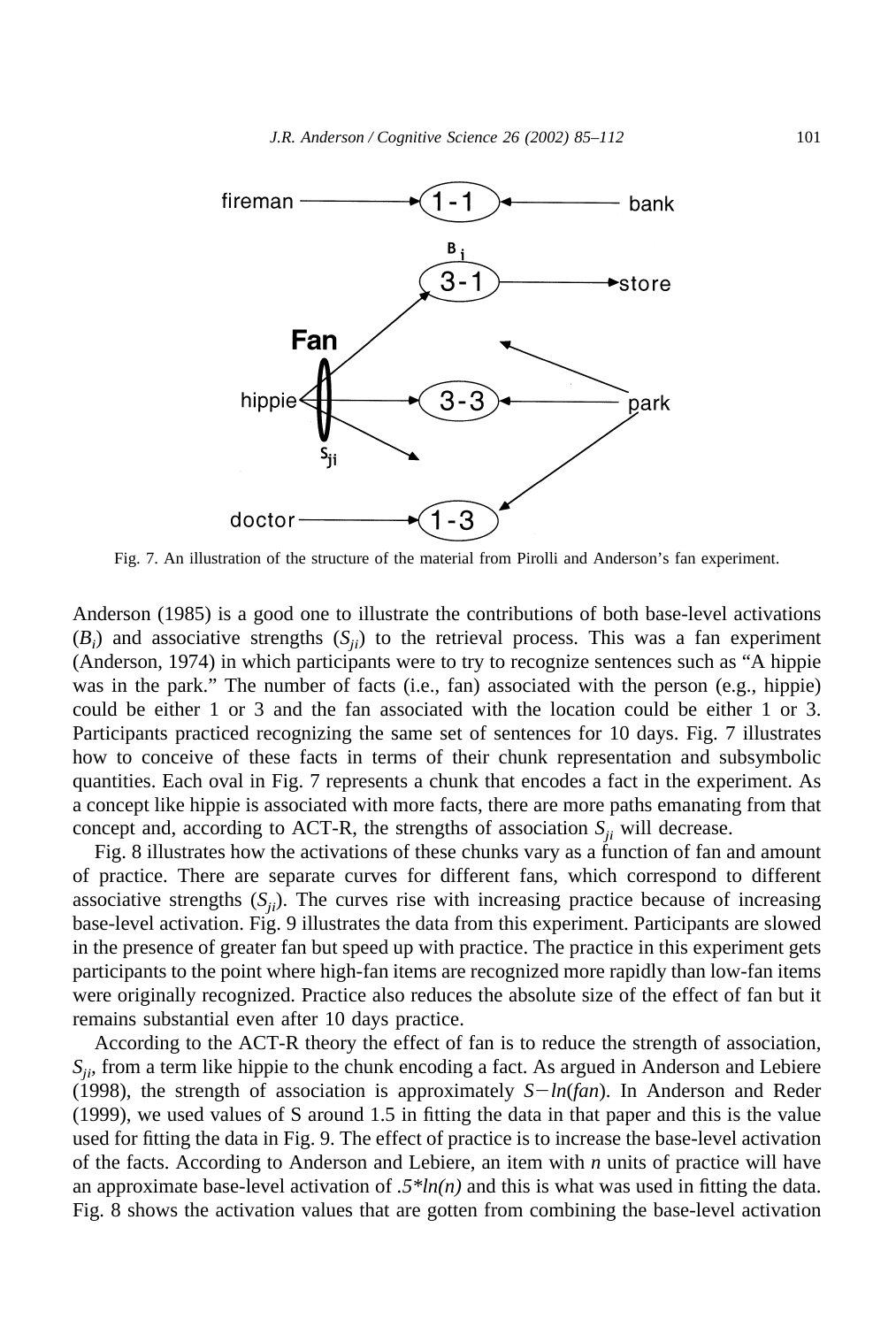

Fig. 8. Growth of activation for different fan conditions of Pirolli and Anderson (1985).

with the source activation according to the Activation Equation, setting the weights,  $W_j$ , in this experiment to .333 (as used in Reder and Anderson, because each of the three content terms (hippie, in, park) in the sentence gets an equal 1/3 source activation). These are parameter-free predictions for the activation values. As can be seen, they increase with practice with low-fan items having a constant advantage over high-fan items.



Fig. 9. Recognition latencies,  $T = I + Fe^{-A_i}$ , determined by the activation levels in Fig. 4.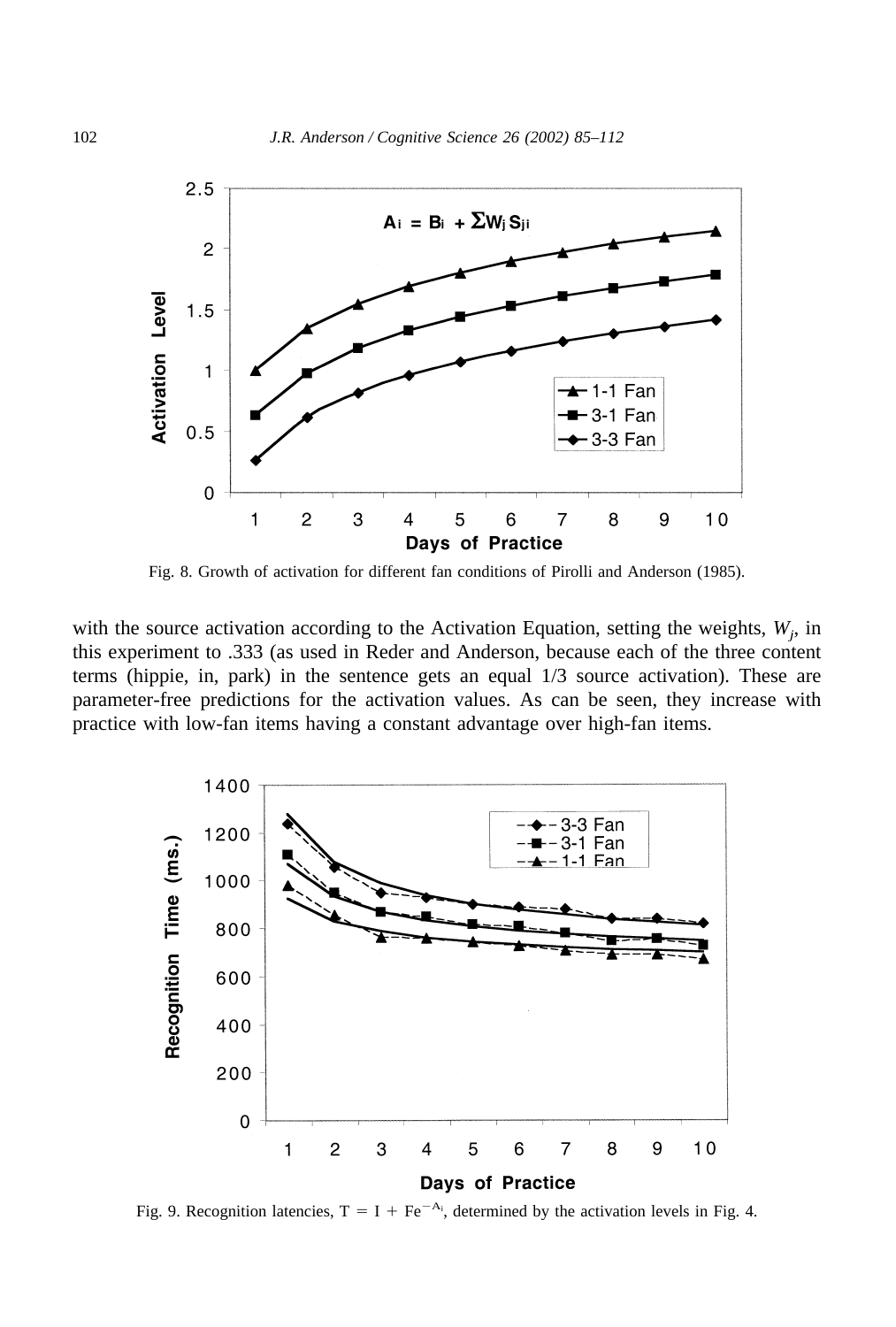The Retrieval Time Equation specifies how to convert these activation values into predicted recognition times:

Recognition time = 
$$
I + Fe^{-A_i}
$$

where I is an intercept time reflecting encoding and response time while *F* is the latency scale factor given in the Retrieval Time Equation. Thus, fitting the model required estimating two parameters and these were  $I = 597$  ms. and  $F = 890$  ms., which are quite similar to the parameters estimated in Anderson and Reder (1999). The value of *I* is also quite reasonable as the time to encode the words and emit a response (key press). The overall quality of fit is good with a correlation of .986. Moreover, it is worth noting that this correlation does not depend on the parameter estimates *I* and *F* but only on  $e^{-A_i}$ , which means that it measures a parameter-free prediction of ACT-R. The effect of *I* and *F* is only to scale this critical quantity onto the range of the latencies.

Comparing extreme points, Fig. 9 shows the activation processes having latency effects of almost 600 milliseconds. This is close to the maximum that ACT-R would attribute to subsymbolic activation effects since each production cycle (symbolic level) is postulated to be under a second. As adjacent points on the individual curves illustrate, activation can produce much smaller differences between conditions of the size of 10 msec. or smaller. This is the factor in the ACT-R theory that produces many of the latency effects that have fascinated experimental cognitive psychology. While not wanting to declare ACT-R correct in this paper, I think the theory does show that the Decomposition Thesis can hold all the way down to the level of 10-millisecond effects. That is, it describes how learning at this subsymbolic level can result in changes in the timing of the primitive actions and ACT-R shows how these primitive actions can be combined to produce significant events like the solution of an equation.

#### *5.2. Mastery of arithmetic facts*

However, what about the Relevance Thesis? Is there any reason to suppose that such tiny effects have any consequence for our target application, which is learning over 100 hours? These latency effects are only the most sensitive measure one can have of activation effects on fluency in access. Activation also influences the probability that a chunk will be over threshold and so retrieved. Also, in many cases multiple chunks will compete for retrieval and the most active will be selected. Activation-based effects on retrieval probability play a major role in developing mastery of the basic arithmetic facts such as the addition table (e.g.,  $3 + 4 = 7$ ) and the multiplication table (e.g.,  $3 * 4 = 12$ ). As has been noted (e.g., Campbell, 1995), learning these facts is like a huge fan experiment with particular numbers like 3 associated to many facts. Children spend years mastering these facts. In the ACT-R theory they need this amount of practice to build up the base-level activations to overcome the high levels of interference. Lebiere (1998) produced an ACT-R simulation that successfully modeled the rich data on the development of arithmetic facts from early childhood to adulthood. That model was given the same amount of practice over the same simulated time as people e perience and developed the same level of competence. Lebiere's simulation gives still further support for the Decomposition Thesis.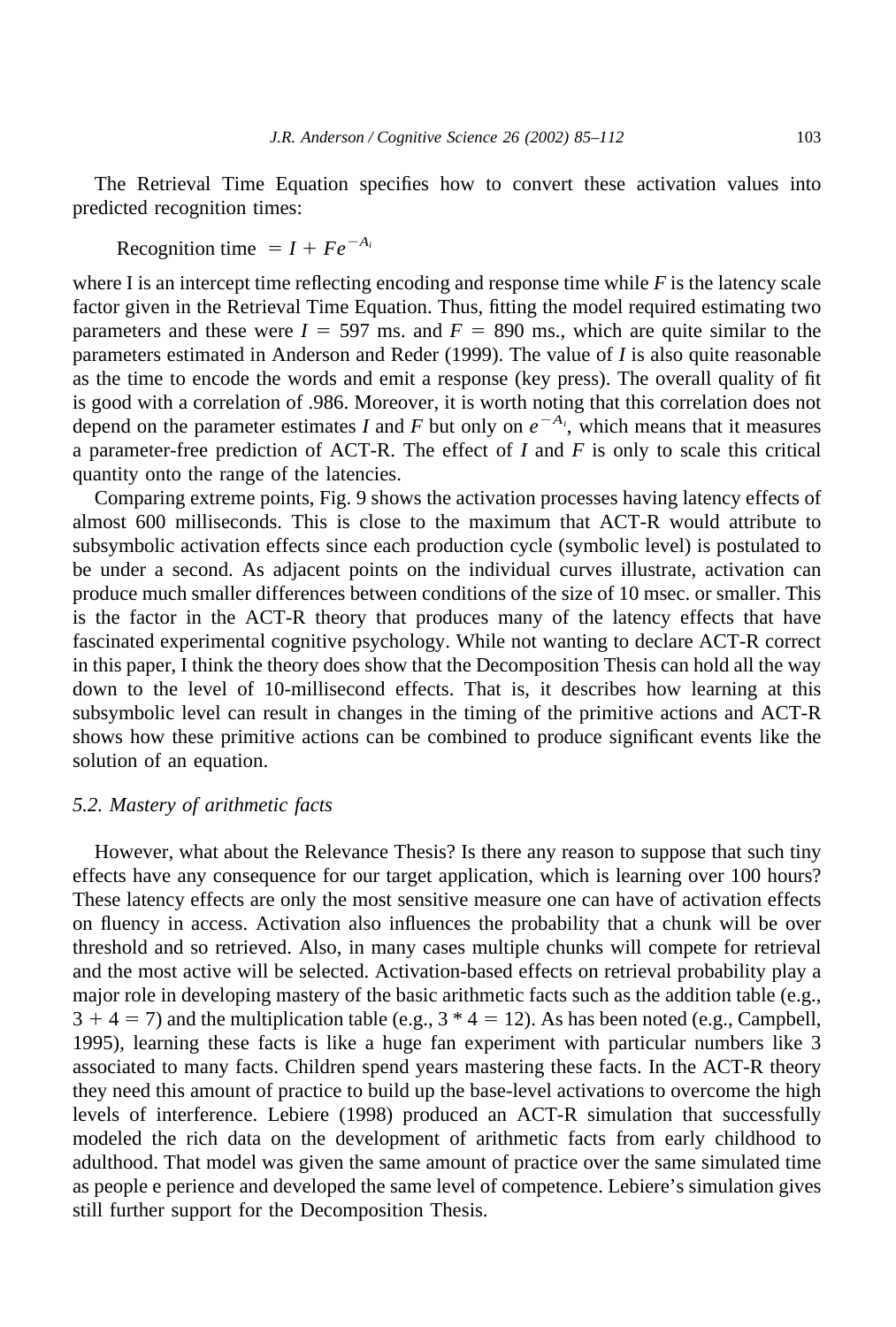

Fig. 10. Effect of practice of multiplication facts on solution of induction problems from Experiment 1, Haverty, 1999.

While these low-level activation processes may be controlling knowledge of the number facts one can question the importance of such knowledge to "real" arithmetic competence. For instance, mathematics educators appear to be uncertain about the importance of practice of the number facts (NCTM, 1989, 2000). Recently, Haverty (1999) has completed a dissertation looking at the relationship between such number knowledge and ability to detect patterns in sequences such as  $2, 5, 10, 17, 26, 37...$ , which is generally thought to reflect a desirable mathematical ability. In a correlational study with seventh graders she showed a fairly strong relationship ( $r = .61$ ) between knowledge of number facts and ability to solve such inductive problems.

Such a correlation is open to a number of interpretations and so she followed this up with a series of experimental studies in which she gave students practice on specific number facts (some students the 17-times table and other students the 19-times table—she chose these high numbers to avoid prior practice). She looked at the solution of induction problems that involved those facts (e.g., representing the sequence 38, 57, 76 as  $19*(X + 1)$  involves solving a problem that involves the 19 facts). Fig. 10 shows the results from one experiment in Haverty's thesis, classifying students by which facts they studied and which problems they were tested on. Students achieved 37% correct when the problems matched the facts while 21% when they did not. In a second study, the numbers where 35% and 25%. Haverty controlled for availability of just the numbers "19" and "17" by having the 17-multiplicationfact groups study 19-addition facts and vice versa.

Finally, Haverty, Koedinger, Klahr and Alibali (2000) have published an ACT-R-based model in which availability of such knowledge does play a critical role in solving inductive problems. Fluency in access to declarative information is critical in ACT-R because each production cycle depends on retrieval of needed information. For instance, having highly available the square sequence 1, 4, 9, 16, 25, 36... enables the model to see the pattern in the sequence 2, 5, 10, 17, 26,  $37 \ldots$ . This model successfully handled data from college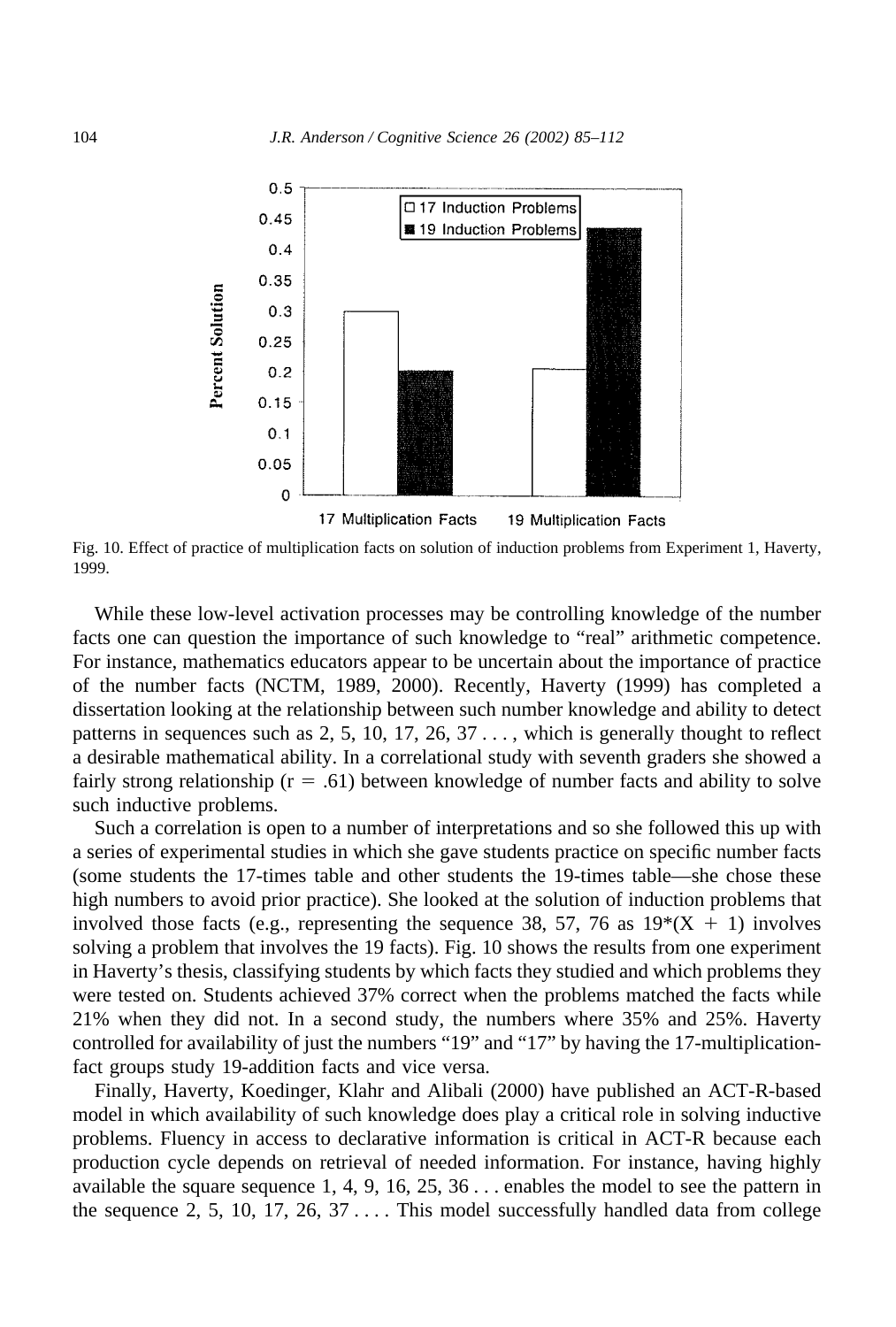| Table 2 |  |                                   |  |  |
|---------|--|-----------------------------------|--|--|
|         |  | Status of the Theses in the Paper |  |  |

|                        | Decomposition Thesis | Relevance Thesis | Modeling Thesis |
|------------------------|----------------------|------------------|-----------------|
| Unit-task Level        | Supported            | Supported        | Supported       |
| Primitive-action Level | Supported            | Supported        | Open            |
| Subsymbolic Level      | Supported            | <b>Open</b>      | Open            |

students (in contrast to the 7th graders in the Haverty dissertation). In conclusion, it seems that things happening at a subsymbolic level can be critical to significant mathematical competences that we aspire to train over long periods of time.

The total of the Haverty research effort comes somewhat short of establishing the Relevance and Modeling Theses in their strongest form. Her research shows that relatively gross manipulations of practice can have consequence for high-level outcomes like success on induction problems, and this can be modeled in terms of low-level factors like activation of number facts. An ideal demonstration, from the perspective of the Relevance and Modeling Theses, would be to show that detailed monitoring and modeling of 10 millisecond effects would enhance the effectiveness of the practice manipulation by selecting the optimal problems for practice. That is a demonstration that is still lacking.

The desired demonstration might compare two groups of students—one of whom received just general practice of arithmetic facts and another group of subjects who received selective practice depending on the speed with which they retrieved particular facts. If we could show greater improvement in the speed of retrieval of the group with focused practice we would provide the kind of detailed evidence required at the subsymbolic by the Relevance Thesis that data at the 10 msec grain size guided instruction that improved performance at this grain size. This is the kind of evidence that we were able to show at the higher grain sizes—in the cognitive tutors, that information at the unit-task level enabled instruction that led to improvement in performance at this level and, in the eye-movement study, that information at the fixation level enabled instruction that led to improvement at this level. However, this is not enough. It would also be necessary to show that such low-level improvements also led to improvement in something significant like mathematical induction. The modeling thesis would be established if one could show that cognitive modeling at this level was critical to defining effective interventions. For instance, one might estimate base-level activations of critical facts and select for practice those items with low base-level activations. One would need to show that item selection determined by these model-based estimates led to better results than a system that used some global statistic like mean latency.

# **6. Discussion**

Table 2 summarizes where we stand on the three theses outlined at the beginning of the paper. The evidence for the Decomposition Thesis seems strong. While there still is plenty of controversy about the details of the right cognitive architecture and there are many details remaining to work out about just how various competences decompose into 10 millisecond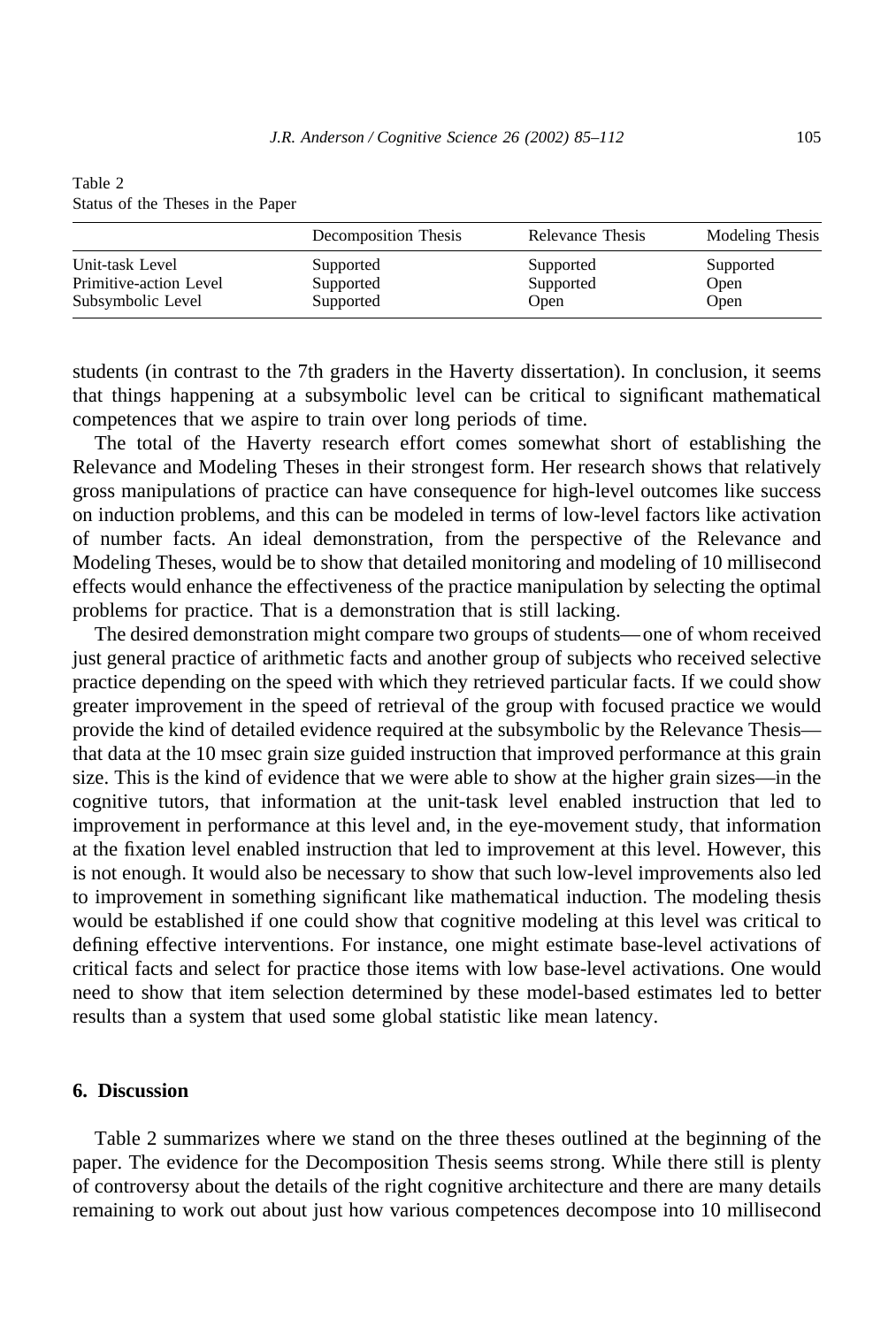effects, all the evidence indicates that such a decomposition is possible and will be achieved. Achieving it in its entirety will be an accomplishment for cognitive science on the order of the Human Genome Project. In the terms of Koedinger (1999), this would be the Human Menome Project.

With respect to the Relevance and Modeling Theses, the evidence is much less complete. We have at least one demonstration that paying attention to primitive actions at the level of 100s of milliseconds can result in a improvement in the educational outcome. Thus, there is evidence for the Relevance Thesis down to the level of primitive actions. Haverty's dissertation is consistent with the proposal that effects at the levels of 10s of milliseconds can result in high-level educational achievement. However, as noted in the previous section, her research falls short of the sharp evidence we have at the higher levels.

With respect to the Modeling Thesis, we are still lacking evidence below the unit-task level. While cognitive models exist that can predict these effects of low-level manipulations, we are still awaiting the technology to turn these models into systems that can optimize learning outcomes. The remaining part of this paper is something of an appendix that discusses some issues that might be involved in such a technology.

### *6.1. The model tracing below the unit-task level*

There are undoubtedly many potential ways to use cognitive modeling at the temporal grain size of 10s of milliseconds to improve instruction. However, here I will focus on the prospect of using cognitive modeling at this level in the same way that it has been successfully used for unit tasks (tens of seconds) in our cognitive tutors. The key idea in this application is model tracing.

In model tracing one has a model that will generate the various sequences of actions that students will generate. Because one has to be able to match many students (ordinary, buggy, or particularly insightful) this student model is often a "super model" in that it represents the union of the tendencies of many students. As a matter of practical fact, one does not really capture the tendencies of the total population. Students do sometimes perform unrecognizable actions and the tutor more or less has to punt, often acknowledging that it is not following what the student is doing with some default comment (e.g., "unrecognizable action"). In point of practice, we probably fail to recognize about 1% of the student actions in a mature cognitive tutor (and about one-fifth of these are correct solutions that the tutor does not "understand"). One of the promises of model tracing at a finer grain is that one may be able to recognize even more of the actions.

A cognitive model in such a tutor is fundamentally nondeterministic. Wherever the student is in the problem solution, the model is usually capable of generating a wide variety of next steps. The average number of next steps reflects the branching factor in the space of possible solution sequences that the model can generate. In the face of any significant branching factor and solutions of any significant length, it would not be possible to generate all of the possible solutions and ask which one matches the student. Model tracing works because we can use a prune-as-you-go strategy at the unit-task level (in part because the relative independence of unit tasks). One can use the student actions to determine which path the student is on. Often there will be a unique action associated with each next step in the tree of possible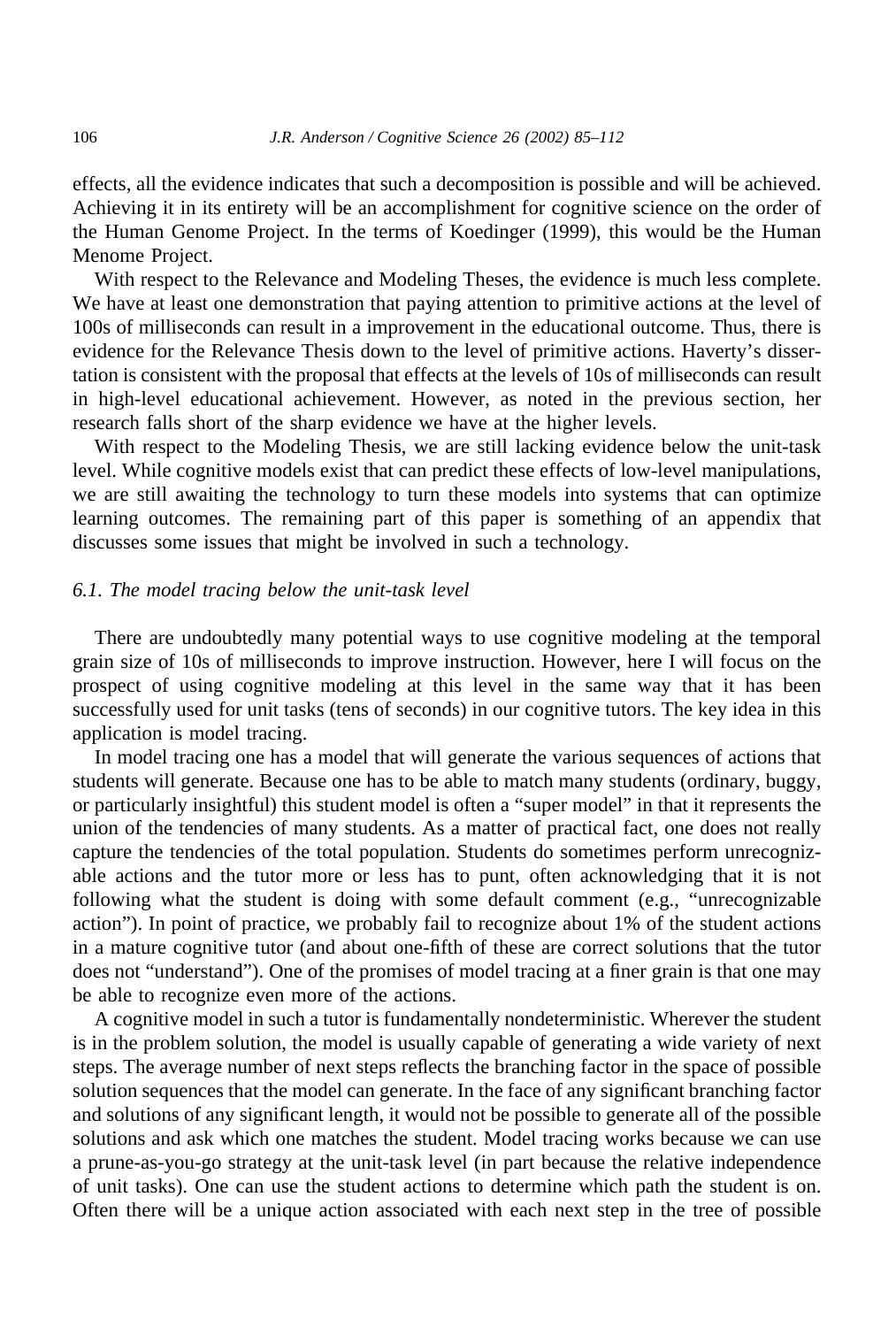

Fig. 11. Sample protocols from (a) the equation-solving task and (b) the eye-typing task from Salvucci (1999).

solutions. When this is not the case, there are usually only a few viable interpretations and often those ambiguities will disappear after a few actions. When this is also not the case, we can often take a high-probability guess or present a query to the students to determine their intentions. Therefore, the nondeterminism seldom becomes serious in our cognitive tutors. If none of these maneuvers work, then we essentially ignore the detail behind this ambiguity. For instance our algebra tutor handles the ambiguity illustrated in the contrast between Figs. 4a and 4b by essentially ignoring the distinction in solution processes and just crediting the student with knowing how to solve the problem in some way. While an immense amount of work goes into engineering the knowledge in the tutors, into designing their interactions, and into supporting them in the classroom, the fundamental reason for their success is because we can tame the exponential explosion in the solution paths at the unit-task level without greatly compromising instructional effectiveness.

#### *6.2. Model tracing and eye movements*

The challenge in applying the model-tracing methodology below the unit-task level is to find similarly effective methods of taming the exponential explosion in the model-tracing process. Salvucci's (1999, see also Salvucci & Anderson, in press) approach to tracing eye movements is an illustration of both the difficulties posed by the problem and a potential solution. The type of problem Salvucci's methods addressed can be illustrated by the two examples of fixation sequences in Fig. 11. The fixation sequence in Fig. 11a comes from an experiment where the student is solving the problem  $5x/9 = 35/3$ . Students in his experiment had solved a large number of problems of the form  $\mathbf{ax}/\mathbf{B} = \mathbf{A}/\mathbf{b}$  where a divided evenly into **A** and **b** divided evenly into **B**. Students knew they could solve them as **(A/a)\*(B/b)**. The fixations in Fig. 11a are numbered 2 through 6 according to where they occurred (Fixation 1 is off the problem). There are substantial ambiguities in interpreting the intent of individual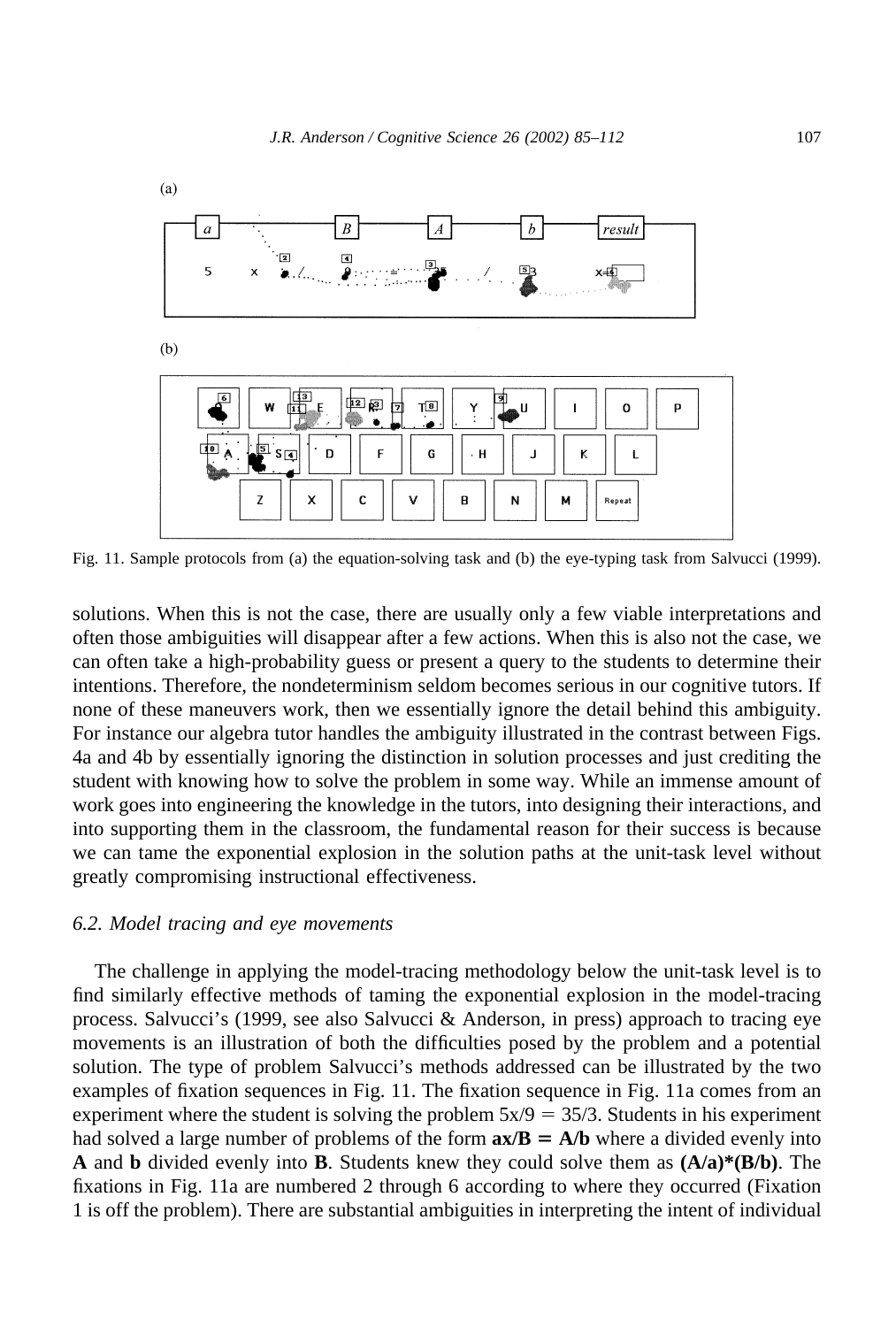fixations. As an example, let us focus on interpreting Fixation 2. The student might be encoding the "/", which the fixation is close to. On the other hand the fixation sequences often began with a general orienting fixation to the equation and so it could be that. It could be a fixation in which the student was encoding the "5" (**a** term) in the periphery. Also, many students would calculate **B/b** first and so it could be a fixation in which the student is encoding the 9 (**B** term). However, in the overall context of the problem, this is probably a fixation on the **a** term, followed by fixation 3 on the **A** term, calculation of **A/a**, followed by fixations 4 and 5 on the **B** and then **b**, calculation of the **B/b**, and a final fixation 6 where the answer was typed.

This illustrates some of the fundamental problems that come at this level. A single action is often quite ambiguous because it could be associated with multiple intentions. This example also illustrates a case where, by the end, there is a best interpretation. In this case the ambiguity is largely because that the location of the eye fixation can be some distance from the item being encoded. However, there are other reasons for ambiguity. Consider the other example in part (b) of Fig. 11, where Salvucci is looking at the task of "eye typing." In eye-typing a person is supposed to look at the keys on the keyboard that they want to type. The person intends to look at the keys that type "square." Here we see multiple fixations on a single letter and spurious fixations (perhaps looking for letters). For instance, fixation 3 on the R is spurious followed by two fixations (4 and 5) on S, the first letter to be typed. Even if one could identify the first intended letter as S, there remains considerable ambiguity as to what word the person is intending to type.

Salvucci's solution to such problems was to use hidden Markov models (HMMs) in which there are states associated with various intentions. HMMs find the most probable interpretation of the sequence of fixation. In the case of equation solving his HMM model was able to find more accurate interpretations than human coders in much less time (participants were instructed on which sequence to use and so "the truth" was known). The time to interpret a sequence of eye fixations in one of his models is proportional to  $FN^2$  where F is the number of fixations and N is the number of states. This proves quite viable in the equation-solving case, but it becomes intractable in the eye-typing case where the number of states is proportional to the number of words in the language. Thus, this solution is not generally feasible and Salvucci has explored various approximations such as recognizing word fragments.

#### *6.3. Conclusions about model tracing below the unit-task level*

Salvucci's example illustrates some of the general problems that we face when we go down to the level of primitive actions:

- (1) There is high ambiguity that is not quickly resolved. This ambiguity is occurring at too small a grain size for it to be practical to be constantly querying the student as to what their intentions are.
- (2) Physical parameters of the action like fixation location are only probabilistically related to the intention for the action.
- (3) The are frequent slips and spurious actions.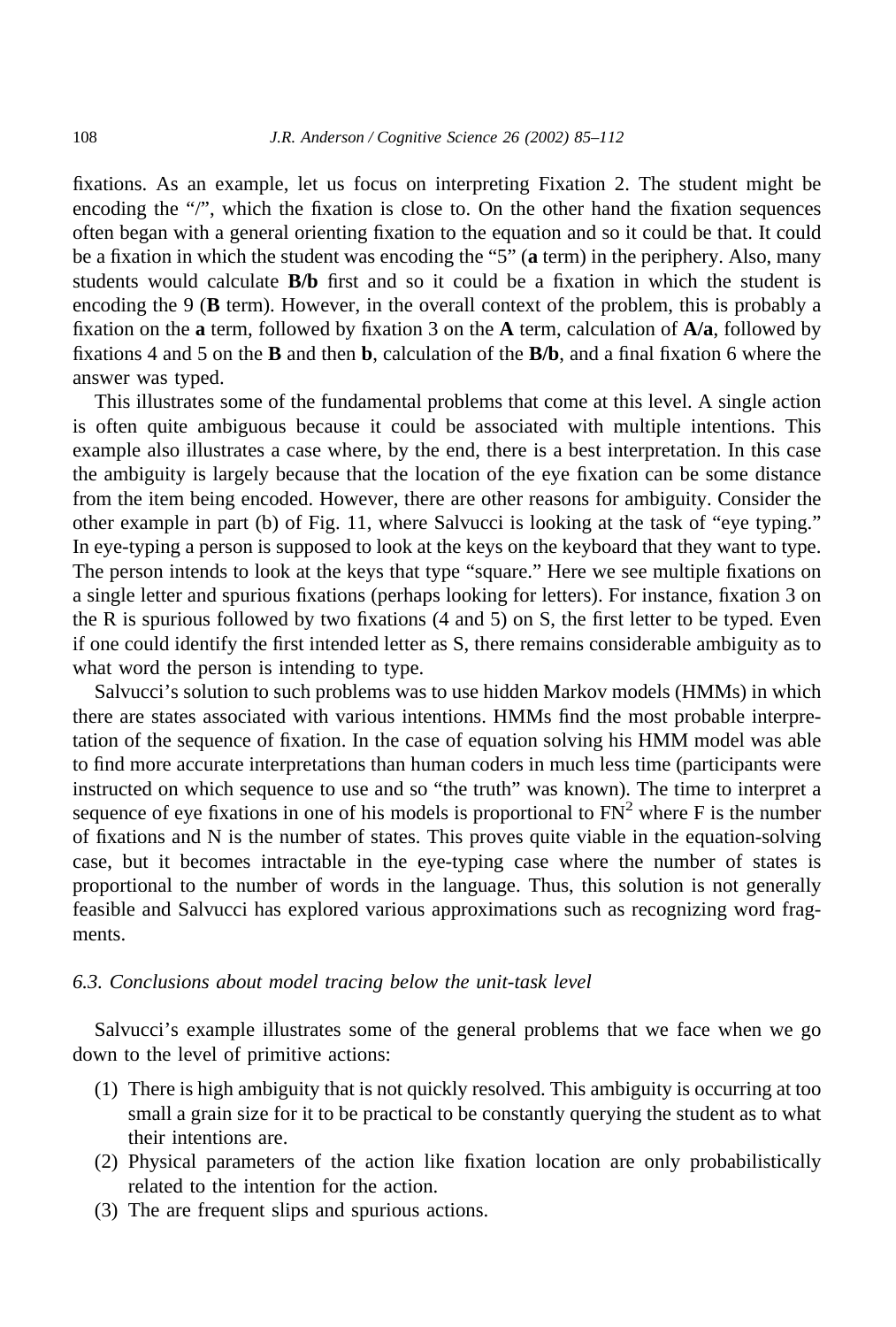When one goes down to the subsymbolic level one faces these difficulties and at least one more—which is that states are defined in terms of continuous variables like activations rather than discrete variables. There are Bayesian methods for estimating and updating probability distributions over such continuous variables (e.g., Berger, 1985). Such methods, applied to learning arithmetic facts, might enable one to infer the strength of encoding of such facts and inform selection of which facts to receive greater practice. Such a method could use data such as retrieval time to infer the student's state with great accuracy. However, I know of no such applications. So we do not have an existence proof at the subsymbolic level as we have with Salvucci's algorithm at the level of primitive actions. The computational details of doing this appear formidable.

There is another technical difficulty that we face at the lower levels, which is that such models, being more detailed, take longer to construct and we already invest a lot of time in developing models at the unit-task level. It is noteworthy that we did not employ a method like Salvucci's HMM methodology with a running model in the application using eye movements with the algebra tutor. This was in part because we wanted a quick demonstration without the cost of having to develop a complete model-tracing tutor for the whole task. Having that demonstration in hand it is perhaps worth trying to develop such a tutor and assessing the value added of such an effort. Applying HMM to ACT-R/PM comes down to having each possible goal chunk be a state of the HMM. So the methodology could apply. However, its efficiency and achievement gains are unknown.

Perhaps cognitive modeling of the type illustrated by the cognitive tutors is not the way to capitalize on finer-grain data. Perhaps one can get all the action needed from aggregate measures such as time spent fixating in regions and simple model-free maneuvers like triggers on the amount of time. Interestingly, with respect to the issue of training declarative items, like arithmetic facts, there are successful models like Atkinson (1972) for training of foreign vocabulary items that just use probability of recall and do not use more fine-grained data like 10 msec. latency effects. A challenge here would be to assess what the gain would be of a more detailed-modeling effort.

It is interesting to note that in many applications it is not necessary to know exactly what a person is doing at a fine-grained level. For instance, with respect to Salvucci's eyemovement data in Fig. 11, one does not have to accurately interpret each fixation. In Fig. 11a one only needs to infer the mathematical transformation intended and, in the case of Fig. 11b, the word intended. For many such applications it is enough to know the student's intentions at the unit-task level. However, information below this level can be critical to interpretation of that intention. This suggests spanning the seven orders of magnitude with two bridges one that models the unit tasks for purposes of tracking instructional objectives and one that decomposes the unit task for purposes of interpreting the unit task. One might use a unit-task model like in the cognitive tutors in conjunction with something like Salvucci's HMM's. In other task domains the microstructure of the unit task can become part of the instructional objective. For instance, in Lee's air-traffic controller model, high levels of skill depended on parallelizing different streams of processing (see Fig. 2). However, in this case too, it may be possible to approach applications with two bridges—one to the unit task and one that decomposes the unit task. Indeed, Lee and Anderson (2001) used this two-pass approach in analyzing the data from their research. So, perhaps the conclusion is that, while it may be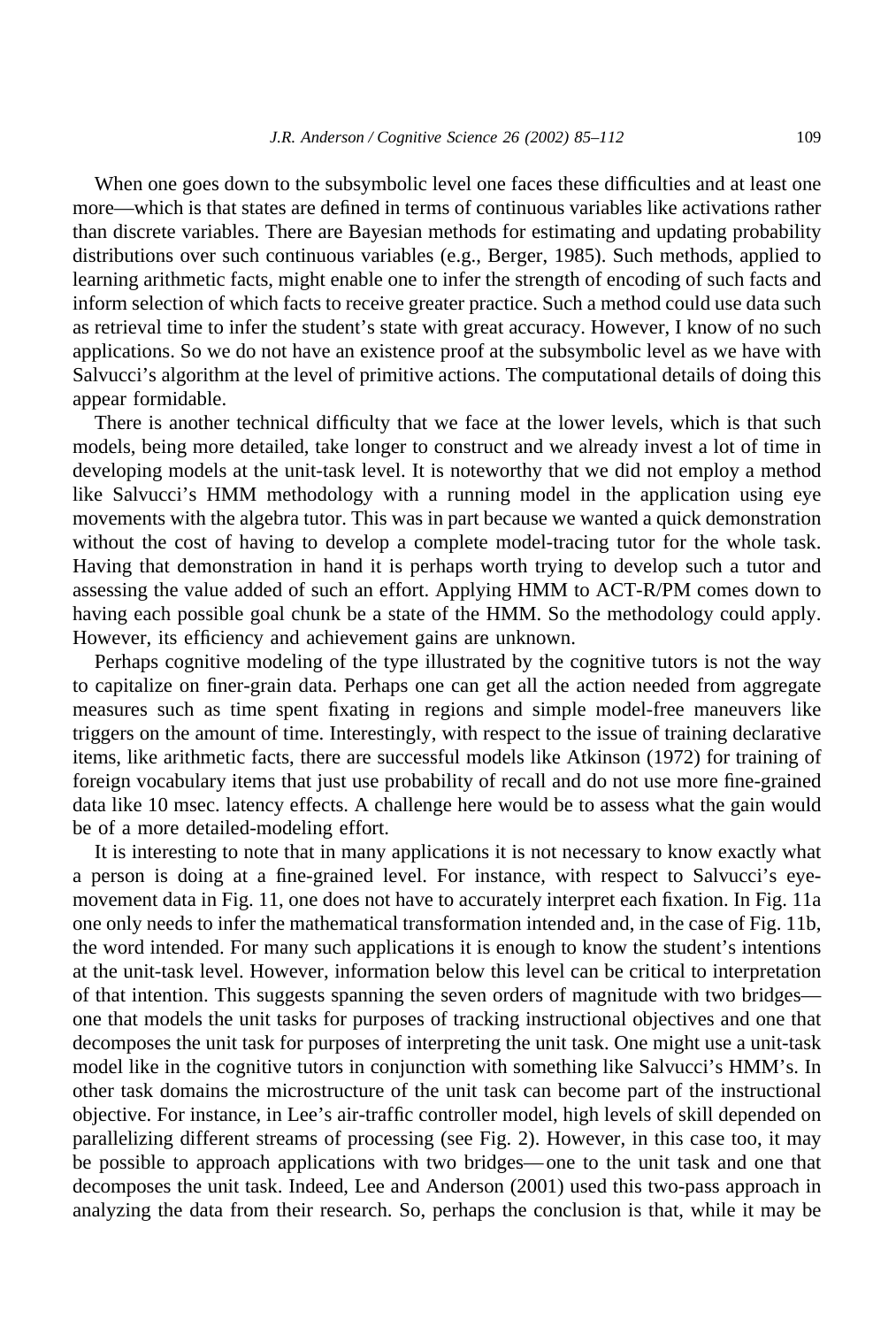possible to go all the way from 10 msec. effects to 100 hr. learning outcomes, it will be necessary to use multiple different sorts of bridges in spanning this distance.

#### **Acknowledgments**

This research was supported by the AFOSR Grant F49620-99-1-0086; NSF grant ROLE: REC-0087396, and ONR Grant N00014-96-1-0491. I would like to thank Gwen Campbell, Al Corbett, Christian Lebiere, Marsha Lovett, and Alex Petrov for their comments on an earlier draft of this paper.

#### **Notes**

1. Bloom (1984) reported that students who had private human tutors performed 2 standard deviations better than control students from regular classrooms. Other studies have obtained smaller effects (Cohen, Kulik & Kulik, 1982).

#### **References**

- Ackerman, P. L., & Kanfer, R. (1994). Kanfer-Ackerman air traffic controller task CD-ROM database, data collection program, and playback program. *Office of Naval Research, Cognitive Science Program*.
- Anderson, J. R. (1974). Retrieval of propositional information from long-term memory. *Cognitive Psychology, 5,* 451–474.
- Anderson, J. R., Conrad, F. G., & Corbett, A. T. (1989). Skill acquisition and the LISP Tutor. *Cognitive Science, 13,* 467–506.
- Anderson, J. R., Corbett, A. T., Koedinger, K., & Pelletier, R. (1995). Cognitive tutors: lessons learned. *The Journal of Learning Sciences, 4,* 167–207.
- Anderson, J. R., & Gluck, K. (2001). What role do cognitive architectures play in intelligent tutoring systems? In D. Klahr & S. M. Carver (Eds.), *Cognition & instruction: twenty-five years of progress* (pp. 227–262). Erlbaum.
- Anderson, J. R., & Lebiere, C. (1998). *The atomic components of thought*. Mahwah, NJ: Erlbaum.
- Anderson, J. R., & Reder, L. M. (1999). The fan effect: new results and new theories. *Journal of Experimental Psychology: General, 128,* 186–197.
- Atkinson, R. C. (1972). Optimizing the learning of a second-language vocabulary. *Journal of Experimental Psychology, 96,* 124–129.
- Berger, J. O. (1985). *Statistical decision theory and Bayesian analyses.* New York: Springer-Verlag.
- Bloom, B. S. (1984). The 2-sigma problem: the search for methods of group instruction as effective as one-to-one tutoring. *Educational Researcher, 13,* 4–16.
- Bransford, J. D., Brown, A. L., & Cocking, R. R. (Eds.). (1999). *How people learning: brain, mind, experience, and school.* Washington, DC: National Academy Press.
- Bruer, J. T. (1998). Education and the brain: a bridge too far. *Educational Researcher, 26,* 4–16.
- Byrne, M. D., & Anderson, J. R. (in press). Serial modules in parallel: The psychological refractory period and perfect time-sharing. To appear in *Psychological Review*.
- Campbell, J. I. D. (1995). Mechanisms of simple addition and multiplication: a modified network-interference theory and simulation. *Mathematical Cognition, 1,* 121–164.
- Card, S., Moran, T., & Newell, A. (1983). *The psychology of human-computer interaction*. Hillsdale, NJ: Erlbaum.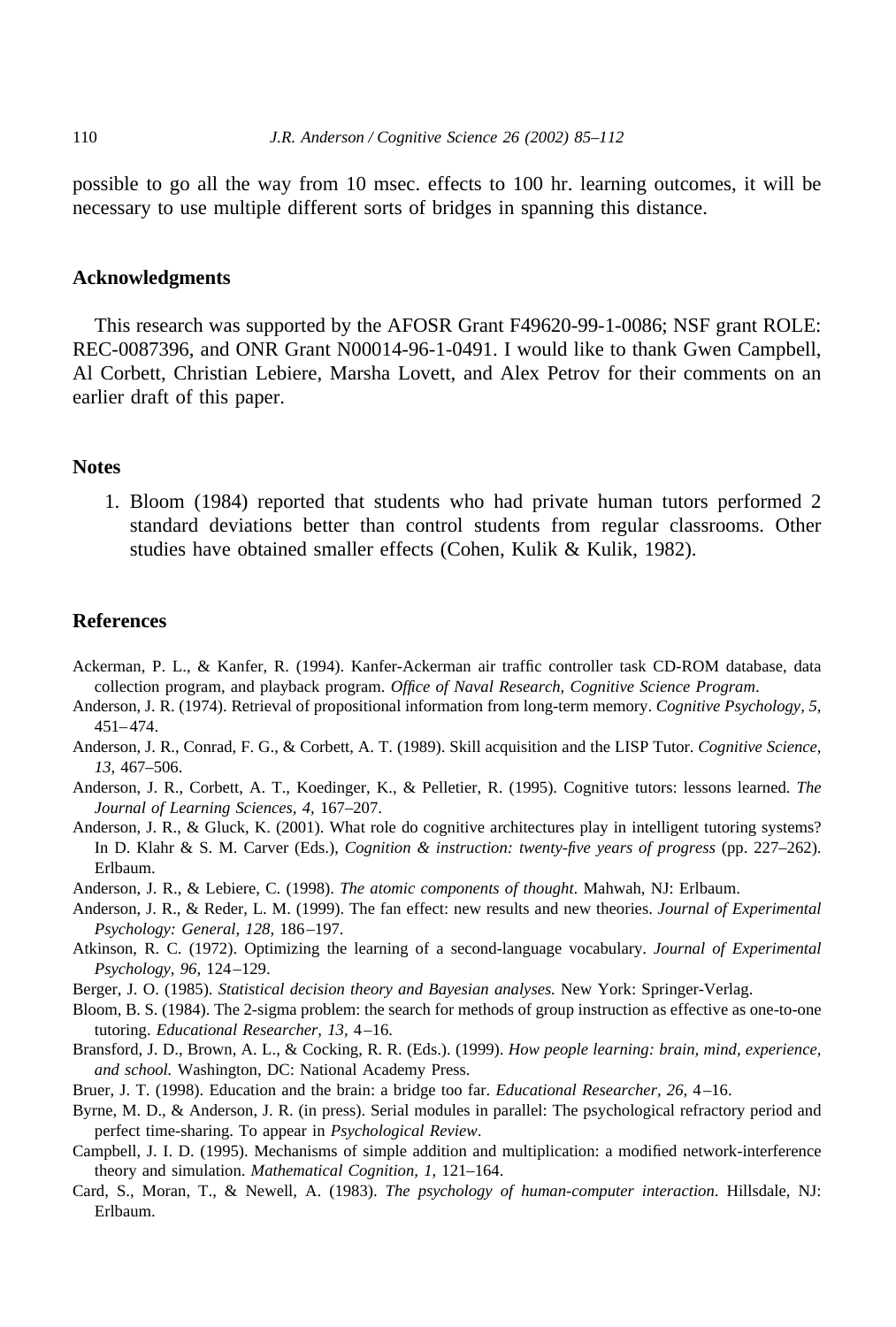- Chong, R. S. (1999). EPIC-Soar and the acquisition of executive process knowledge. Talk presented in a symposium entitled "Integration of Perception, Cognition and Action." In *Proceedings of the Twenty-first Annual Conference of the Cognitive Science Society*.
- Cohen, P. A., Kulik, J. A., & Kulik, C. L. C. (1982). Education outcomes of tutoring: a meta-analysis of finds. *American Educational Research Journal, 19,* 237–248.
- Corbett, A. T., Anderson, J. R., & O'Brien, A. T. (1993). The predictive validity of student modeling in the ACT Programming Tutor. In P. Brna, S. Ohlsson & H. Pain (Eds.). Artificial Intelligence and Education, 1993: The Proceedings of AI-ED 93. Charlottesville, VA: AACE.
- Corbett, A. T., Koedinger, K. R., & Hadley, W. H. (in press). Cognitive Tutors: From the research classroom to all classrooms. In P. S. Goodman (Ed.), *Technology enhanced learning: opportunities for change*. Mahwah, NJ: Lawrence Erlbaum Associates.
- Corbett, A. T., & Anderson, J. R. (2001). Locus of feedback control in computer-based tutoring: impact of learning rate, achievement and attitudes. Proceedings of ACM CHI-2001 Conference on Human Factors in Computing Systems, 245–252.
- Corbett, A. T., & Anderson, J. R. (1995). Knowledge tracing: modeling the acquisition of procedural knowledge. User modeling and user-adapted interaction, 4, 253–278.
- Corbett, A. T., & Knapp, S. (1996). Plan scaffolding: impact on the process and product of learning. In C. Frasson, G, Gauthier & A. Lesgold (Eds.), Intelligent tutoring systems: third international conference, ITS 96. New York: Springer.
- Corbett, A. T., & Trask, H. (2000). Instructional interventions in computer-based tutoring: differential impact on learning time and accuracy. Proceedings of ACM CHI 2000 Conference on Human Factors in Computing Systems, 97–104.
- Corbett, A. T. (2001). Cognitive computer tutors: solving the two-sigma problem. User Modeling: Proceedings of the Eighth International Conference, UM 2001, 137–147.
- Gillund, G., & Shiffrin, R. M. (1984). A retrieval model for both recognition and recall. *Psychological Review, 91,* 1–67.
- Gluck, K. A. (1999). *Eye movements and algebra tutoring*. Doctoral dissertation, Carnegie Mellon University, Pittsburgh, PA.
- Graesser, A., Wiemer-Hastings, K., Wiemer-Hastings, P., Krenaz, R., & the Tutoring Research Group. (2000). AutoTutor. A simulation of a human tutor. *Journal of Cognitive Systems Research, 1,* 35–51.
- Gray, W. D., John, B. E., & Atwood, M. E. (1993). Project Ernestine: validating a GOMS analysis for predicting and explaining real-world task performance. *Human-Computer Interaction, 8,* 237–309.
- Haverty, L. (1999). The importance of basic number knowledge to advanced mathematical problem solving. Doctoral Dissertation, Carnegie Mellon University, Pittsburgh, PA.
- Haverty, L. A., Koedinger, K. R., Klahr, D., & Alibali, M. W. (2000). Solving induction problems in mathematics: not-so-trivial pursuit. *Cognitive Science, 24,* 249–298.
- Hintzman, D. L. (1988). Judgments of frequency and recognition memory in a multiple-trace memory model. *Psychological Review, 95,* 528–551.
- Jones, R. M., Laird, J. E., Nielsen, P. E., Coulter, K. J., Kenny, P., & Koss, F. V. (1999). Automated intelligent pilots for combat flight simulation. *AI Magazine, 20,* 27–41.
- Koedinger. (1999, September). Coding the human memome: cognitive methods for intelligent tutor design. Invited speaker, Institute for Communicating and Collaborative Systems, and Human Communication Research Centre seminars. University of Edinburgh.
- Koedinger, K. R., Anderson, J. R., Hadley, W. H., & Mark, M. (1997). Intelligent tutoring goes to school in the big city. *International Journal of Artificial Intelligence in Education, 8,* 30–43.
- Koedinger, K. R., & MacClaren, B. A. (1997). Implicit strategies and errors in an improved model of early algebra problem solving. In *Proceedings of the Nineteenth Annual Conference of the Cognitive Science Society* (pp. 382–387). Hillsdale, NJ: Erlbaum.
- Lebiere, C. (1998). The dynamics of cognition: an ACT-R model of cognitive arithmetic. Ph.D. Dissertation. CMU Computer Science Dept Technical Report CMU-CS-98-186. Pittsburgh, PA.